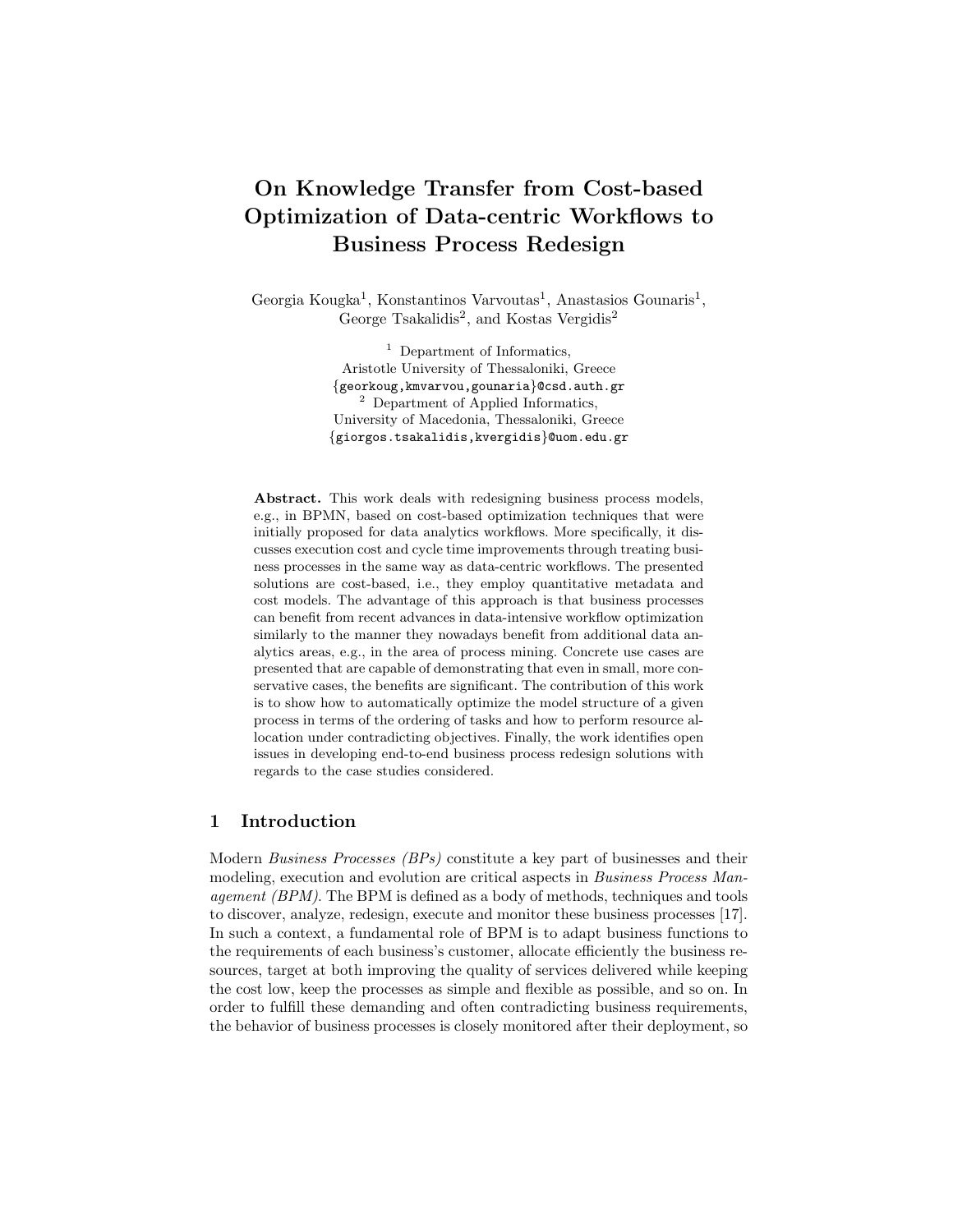as to gain insights that were unknown at design time. Such information can be used for adapting the process's design to improve if not optimize its efficiency.

The optimization of the BPs, as considered in this work, refers to (incremental) BP redesign, which is an essential part of BPM lifecycle and a necessary action to ensure the best schedule, coordination and execution of business activities [23]. We assume that it is trivial to design an initial BP model, which is then frequently refined to optimize certain metrics and/or adapt to changing conditions. The re-ordering of the BPs's tasks and re-allocation of the available resources are key examples of BP optimization actions. Nevertheless, up to date, these optimization actions are applied mostly manually based on the experience of the business users and the help of BPMN software tools [3, 4, 2, 1], which do not support fully-automated optimization solutions and require human interaction. Consequently, there is a demanding need to introduce automated optimization solutions, where automation covers not only the monitoring of the process and the identification of an issue but also the modification of the process model structure, such as changing the order in which tasks are placed in the model and executed. The aim of this work is to introduce techniques for automated BP optimization inspired by a set of well-investigated algorithms proposed for data-centric workflow optimization [30, 27, 26]. This is aligned to several recent attempts to further blend advanced data analytics with business processes [44]. More specifically, in this work, it is demonstrated how to automatically optimize the task ordering, thus modifying the model structure of a given process, and how to perform resource allocation under contradicting objectives.

BP redesign is a well investigated area; nevertheless, it is mostly based on heuristics (see Appendix in [17] for a complete list) with a lack of automated optimization solutions [52] that can be directly run on initial model structures. BP redesign covers both evolutionary and revolutionary approaches (see Ch. 8 in [17]); our work fits better the evolutionary paradigm, where we restructure an existing process model or we perform resource allocation in an informed manner. Cost-based optimization solutions for BPs have been explored but they are incomplete from the algorithmic point of view and inferior to those in the area of optimization of data-centric workflows [42, 29]. An example that we particularly deal with in this work concerns ordering knock-out tasks, i.e., tasks that may lead to immediate process termination; in this context, to minimize total cost, the underpinnings of the works in [5] (regarding BPs) and [26] (regarding workflows for data analytics) are the same; however, the latter goes one step beyond and provides a more complete algorithmic solution in that it takes into account a broader range of workflows containing additional tasks apart from knock-out ones and arbitrary dependency constraints between them, as is the norm.

Before delving into details, it is important to distinguish between the meaning of the term "data flow" in the different communities. In the broader datamanagement community, data flows denote data-centric workflows, e.g., as supported by modern tools, such as Apache Spark [55]. However, in business processes, data flow is used as complementary to control flow: the former emphasizes on the artifacts, such as documents, required to perform a task, whereas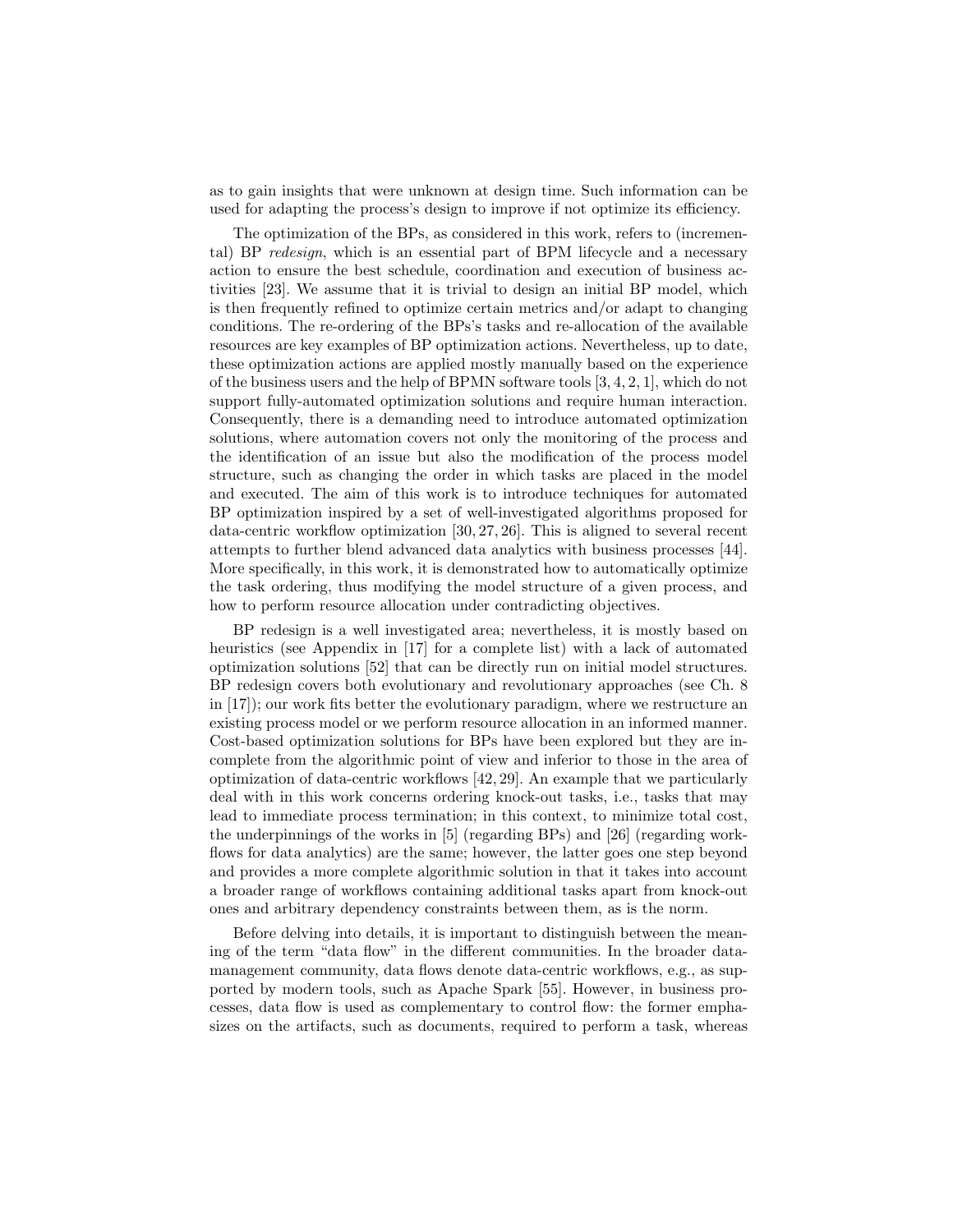the latter indicates when tasks and events should occur [17]. Our work advocates leveraging advances in data-centric workflows to optimize the control flow of BPs; optimizing the data flow in BPs. e.g., as in [25], is a complementary area to our proposal.

The optimization of BPs may consider multiple critical objectives, such as the minimization of the economic and time cost ensuring that the quality of service is high. Other examples of optimization objectives are the response time and the resource utilization. Similarly, the means to improve on these metrics vary: from dropping unnecessary tasks to reordering tasks and modifying the resource allocation. In this work, we will focus on automated BP optimization considering multi-criteria improvement, such as the minimization of execution cost and cycle time of BPs using a principled approach to investigating alternative task orderings and task allocation solutions. The contribution of this work is to present complete solutions and anticipated benefits to the problem of reordering knock-out tasks and modifying the allocated resources to business processes, and finally, understanding better the issues involved in coupling BP redesign and data-centric workflow optimization more tightly.

The structure of the manuscript is described as follows. We present the related work of optimizing BPMN processes in Section 2. We describe motivational examples in order to highlight the need for adopting cost-based optimization solutions in Section 3. The metadata definition and the necessary background for applying the optimization algorithms, along with the optimization metrics are presented in Section 4. The next section shows how knock-out processes can be treated in a principled manner and provides insights into the expected benefits in a real scenario; in addition, we provide an approach to bi-objective optimization using another real scenario. Software implementation issues are treated in Section 6 along with a detailed discussion of open issues, whereas the following section concludes this work.

# 2 Related Work

Several optimization techniques to support BP redesign have been proposed. For example, the authors in [17] summarize all the heuristics in order to refine an existing process or eliminate redundant tasks by merging or removing processes (without presenting concrete algorithms). Similarly, good practices, such as using as few elements in the model as possible and employing models as structured as possible avoiding OR routing elements appear in [34]. Similarly, the work in [18] advocates following high-level business process improvement patterns. Another redesign approach is to exploit queue theory to emulate human or machines that execute tasks [15] with a view to driving decisions regarding task re-ordering, resource allocation and task implementation. Contrary to the use cases we consider, the focus of the work in [15] is on how to merge different tasks into groups that can be handled by the same team of actors. Additionally, there are proposals considering variant optimization objectives, such as the techniques in [5], where a set of heuristics is introduced for optimizing the metrics of resource utiliza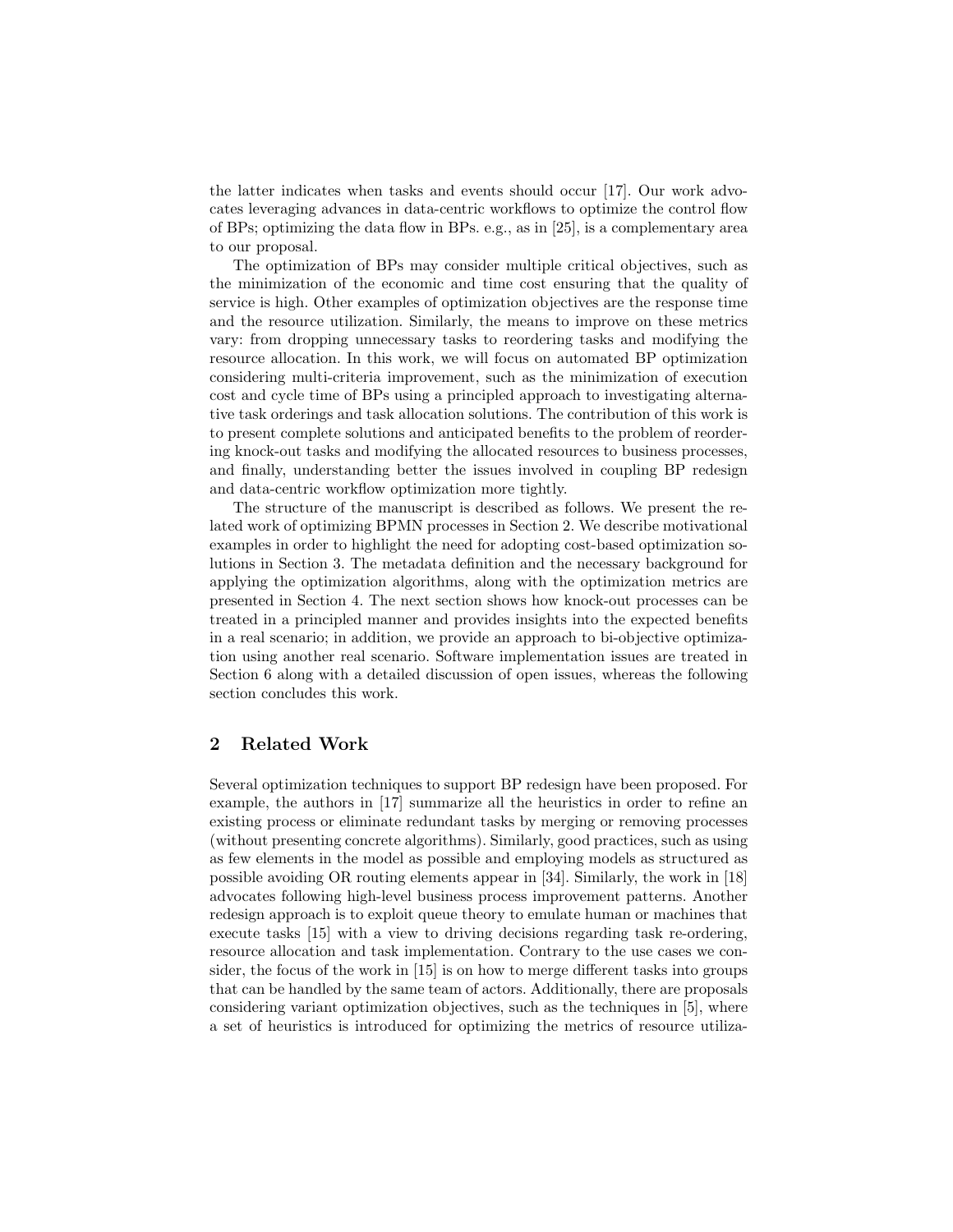tion, maximal throughput and execution (cycle) time. These heuristics consider changing the relative ordering of tasks, enforcing parallel execution and task merging; essentially, they constitute building blocks for developing automated algorithms rather than proposing full algorithms. Finally, another interesting approach to redesigning BPs is the re-configuration of the BP models that comprise several variants, e.g. so that different tokens in the same BPMN flow may follow different paths as proposed in [32].

Regarding data-centric workflows, a lot of effort is towards finding the best sequential order of flow tasks [27, 26] to minimize the sum of the costs of these tasks. Another important optimization mechanism examined in the state-of-theart is the selection of the best execution option of a process, choosing between multiple human and/or physical resources/alternatives [30]. Additionally, there are proposals that optimize different single objectives than the sum of the costs, such as the improvement of the sum of the task costs of the critical flow execution path [8] or the task ordering to maximize the utilization of each execution processor [16]. All these proposals aim to optimize a single criterion, but there are also proposals that target multi-objective data flow optimization, such as the algorithms in [46, 47] that consider the sum of the task costs along with the reliability, in the form of fault tolerance.

In addition, there are several recent proposals on data analytics-driven solutions for BPM problems. Examples include process mining and discovery, e.g., [7, 10, 9, 56], and querying-based [40] process enhancements. Process mining in particular is both orthogonal and complementary to our research. More specifically, process mining may be used to extract the necessary statistical metadata, e.g., [6](Ch. 8.4) and precedence constraints, e.g., [48, 41] to be presented in the next sections, but this direction is not covered in this work.

A significant part of recent research in BPs targets variability between process models aiming at the same high-level objectives [45, 54]. For example, the work in [45] is motivated from the fact that the same goal in different municipalities is performed using different equivalent processes and, to manage such variability, it introduces the configurable process trees. This methodology allows a specific set of process models to be selected according to several criteria. The main difference with our work is that we explore process model alternatives that are not known a-priori where the search space may be exponential, e.g. when examining the ordering of knock-out tasks for which any ordering is valid. In such a context, proposals like [14] deal with the problem of extracting alternative models, whereas the issue of assessing the quality of different process model configurations [13] and quantifying the differences between process models [11] have also been explored. Finally, our work relates to declarative process models [38, 37, 33]; e.g., our task ordering solution can be seen as a promising means to derive executable model structures out of such declarative models.

## 3 Targeted Use Cases

This section presents the use cases we primarily target.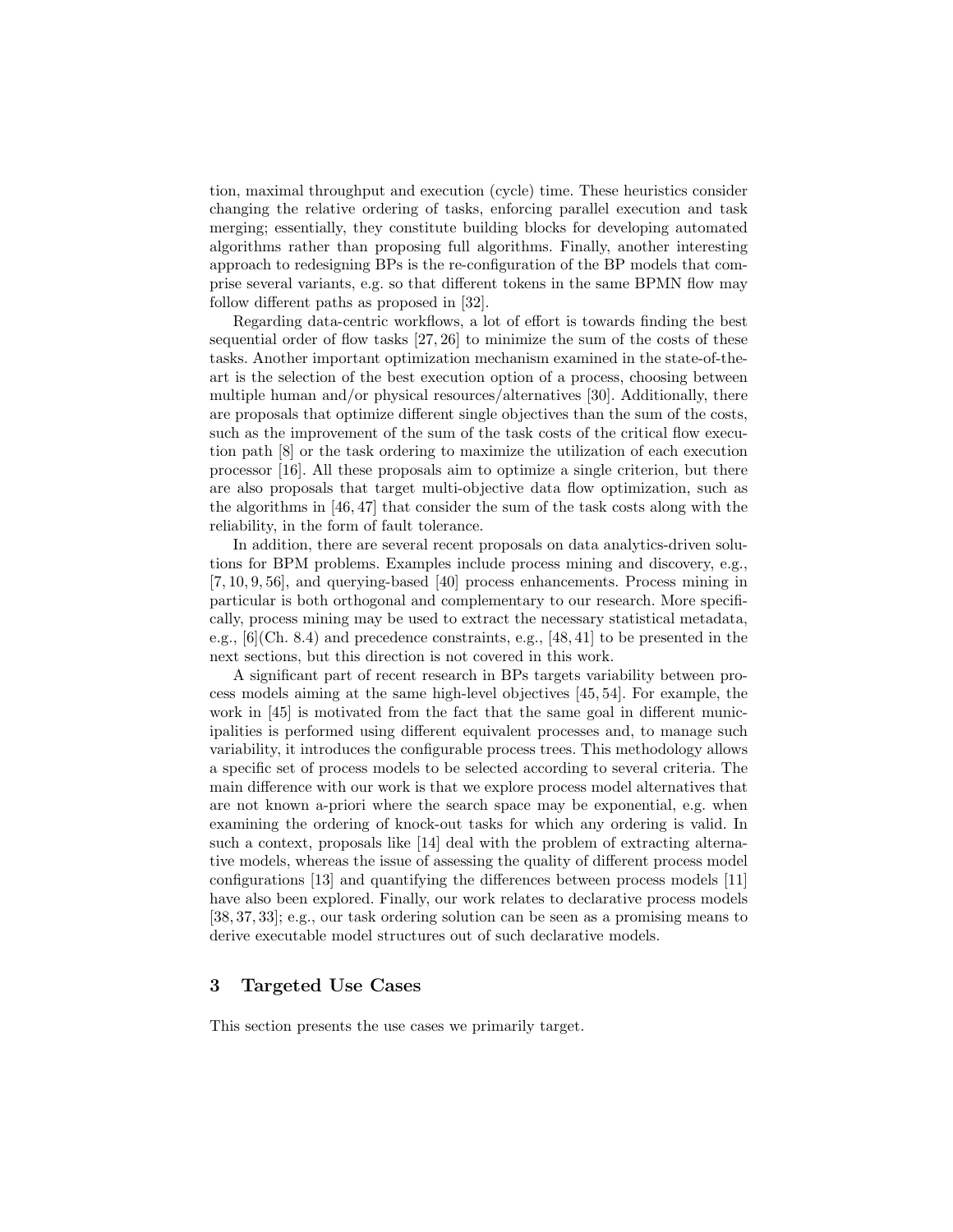

Fig. 1. A model representing a loan verification procedure.



Fig. 2. Task decomposition and re-ordering examples in a business process in BPMN in Figure 1.

#### 3.1 Loan Application

In Figure 1, we show a BP example of a typical bank loan application processing. This BP consists of seven tasks, namely and two start/end events. These tasks include three checks (Verify Applicants in Black List, Borrowing Capacity, Credit Bureau) and a final verification phase. The checks, according to the outcome of which the loan application proceeds or is rejected, are typical examples of knockout tasks in the sense that if the application does not pass them, the process terminates.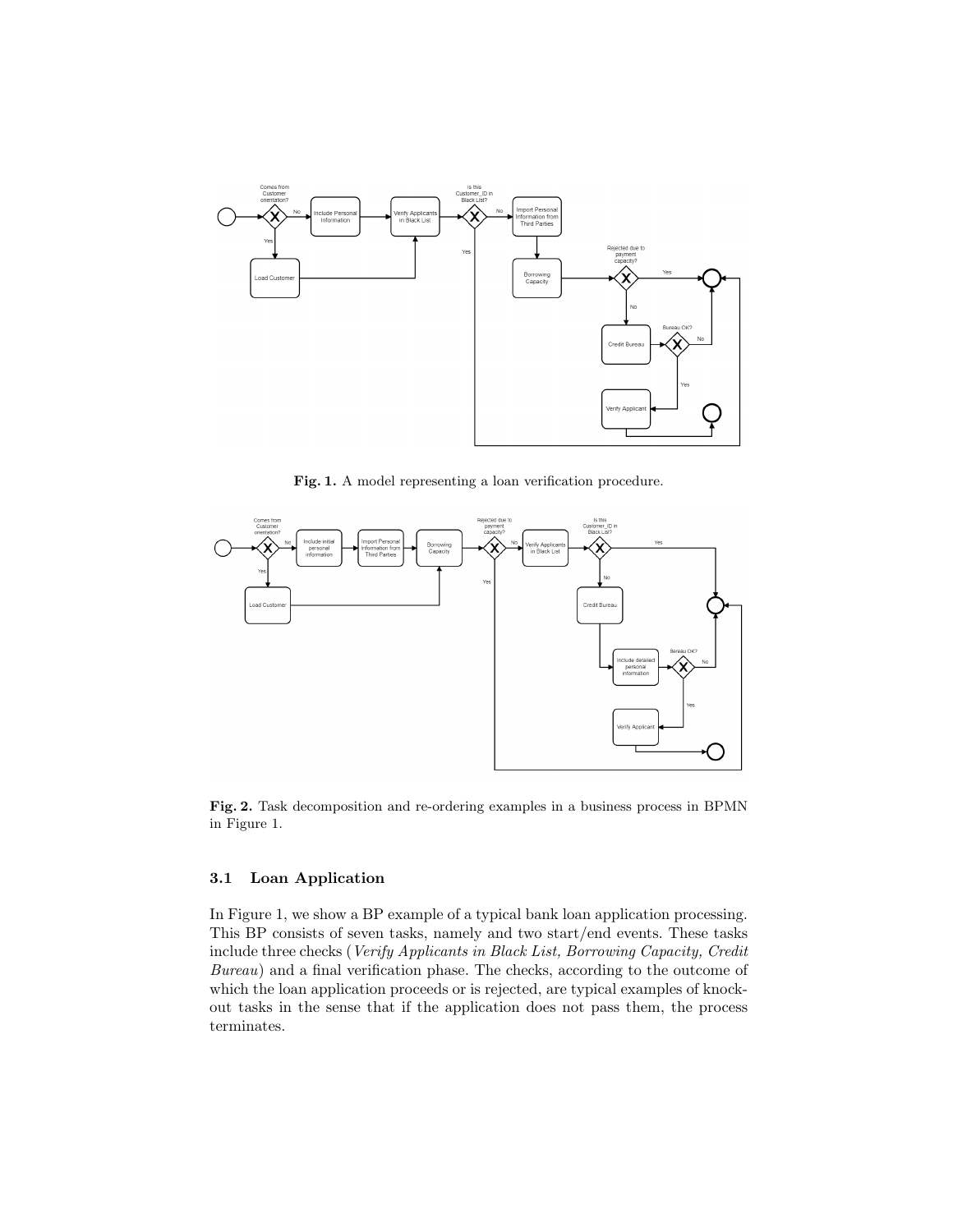| Task preceding                                                            | Task succeeding                                                                       |
|---------------------------------------------------------------------------|---------------------------------------------------------------------------------------|
|                                                                           | Include Initial Personal Information Verify Applicants in Black List, Import Personal |
| or Load Customer                                                          | Info from Third Parties, Borrowing Capacity,                                          |
|                                                                           | Credit Bureau, Verify Applicant                                                       |
| <i>Import Personal Information from</i> Borrowing Capacity, Credit Bureau |                                                                                       |
| <b>Third Parties</b>                                                      |                                                                                       |
| <i>Verify Applicants in Black List, Bor-</i> Verify Application           |                                                                                       |
| rowing Capacity, Credit Bureau                                            |                                                                                       |

Table 1. The dependency constraints of the BPMN scenario of Figure 2.

Assume that the second knock-out task, i.e., the one referring to the borrowing capacity, is much more selective than the first one, i.e., the one referring to the black list; in such a case, it is beneficial to swap the first two checks. The interesting part is that, in order to run the second check, another task, namely Import Personal Information from Third Parties, is required to be moved upstream as well. Let us further assume that in this scenario, the checks are automated and each one takes less than 1 minute to complete, whereas an employee requires 25 minutes per customer in order to fill all the necessary forms with the personal details of a customer *(Include Personal Information)*. This implies that the complete BP execution delays, until this task is completed while, in case of application rejection, not all the info is needed. Therefore, one can reduce the cycle time through (i) decomposing the complex task of Include Personal Information to two simpler tasks, only the first of which is required to run the subsequent three checks; (ii) moving the non-necessary part of the detailed application information either after all knock-out tasks or in parallel with them; an example is shown in Figure 2. Such re-ordering and/or decomposition optimization actions can yield improvements regarding both the resource consumption and the process cycle time.

A main question that arises is as to whether we can be sure that the semantics of the process have not been modified and re-ordering tasks does not affect the rationale of the process. To ensure these requirements, we need to respect the precedence (or dependency) constraints between tasks. These constraints for the running example are shown in Table 1, and they should be interpreted as follows: in any path from a source event to an end event that contains tasks in the same row of the table, the tasks in the left column should be placed beforehand the ones in the right column. In other words, in each row, the tasks in the right cell depend on the output of the tasks in the left cell. Therefore, we use the terms dependency and precedence constraints interchangeably in this work.

The contents of Table 1 can be represented as a graph with an edge starting from a task in the left cell pointing to a task in the right cell in the same row. The full list of the precedence constraints is derived from the transitive closure in such a graph. These constraints can be derived manually with the help of process analysts and domain experts; automated extraction, even in data-centric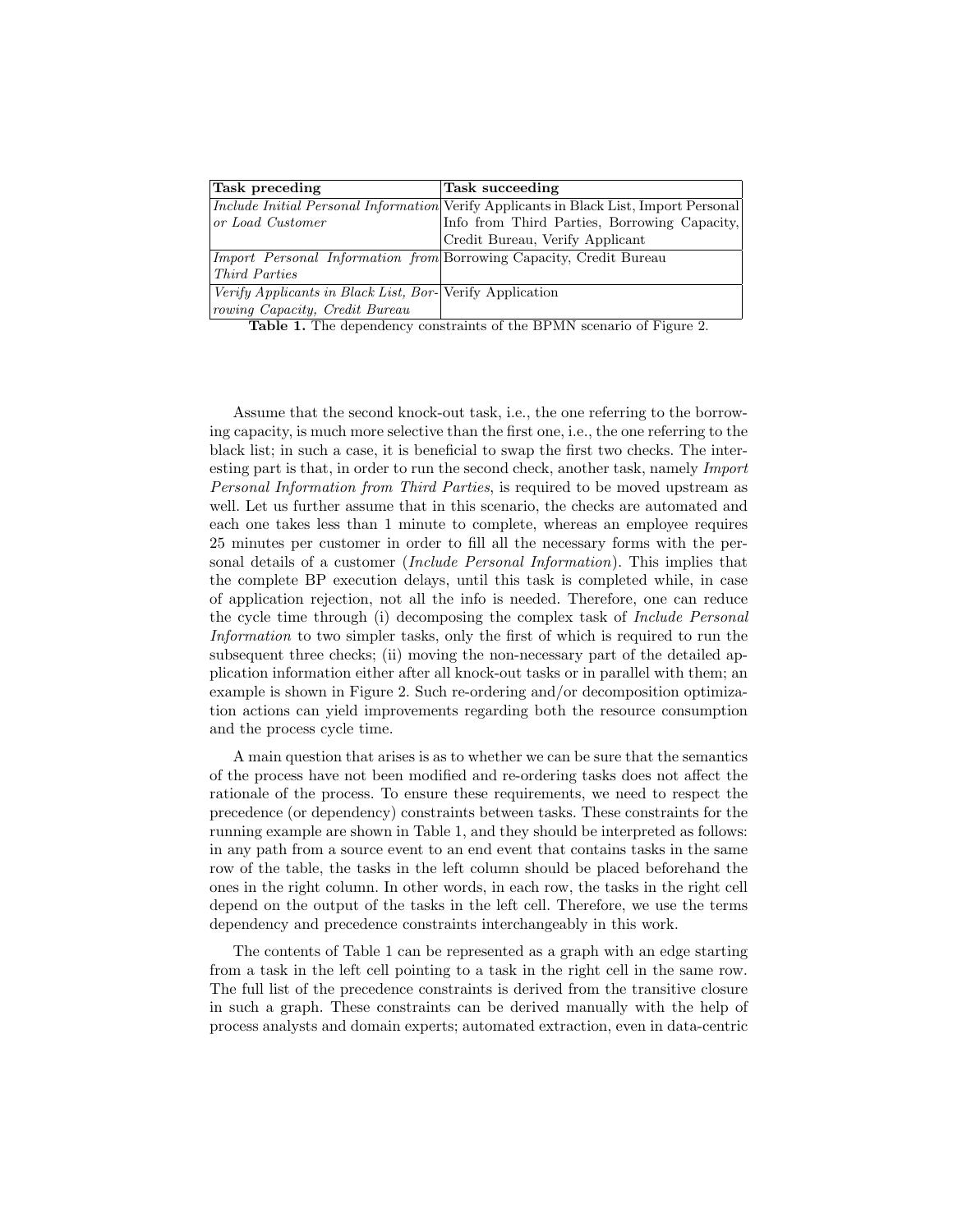

Fig. 3. Another business process model example that is amenable to optimizations.

workflows, is still not a mature area  $[42]$ .<sup>3</sup> In this case study, we assume that the process designer also provides the constraints; issues related to constraints are further discussed in Section 6.

#### 3.2 Reimbursement Request

An additional motivational example is presented in Figure 3, where we show a BP example of an *Employee Expense Reimbursement Request* process<sup>4</sup>. This BP consists of six tasks that are required to validate, analyse, approve and pay an expense statement submitted by an employee of a business. Despite its simplicity and the fact that there are no knock-out tasks, this process is also amenable to optimizations regarding the cycle time. For example, if the bottleneck is the review from a supervisor for amounts larger than \$200, then more resources can be allocated to this task leading to a trade-off regarding cycle time and resource consumption (and monetary cost). In addition, we can move the supervisor review in parallel with the account existence check to save time. The goal is to employ automated solutions that explore all such alternatives.

## 4 Definitions and Optimization Objectives

We consider a BP to be a sextuple  $P = (V, G, E, A, I, O)$ , where V is the nonempty set of tasks,  $G$  is the set of gateways,  $E$  the set of edges connecting the tasks and the gateways,  $A$  is the set of actors executing the tasks,  $I$  is the set of input events, and  $O$  is the output events.

<sup>&</sup>lt;sup>3</sup> Note that these constraints refer to the process model structure; additional execution constraints, e.g., two tasks share the same resource and thus cannot run simultaneously, affect the cost models that quantify the optimization objectives (see also Section 4.2).

<sup>4</sup> taken from https://www.businessprocessincubator.com/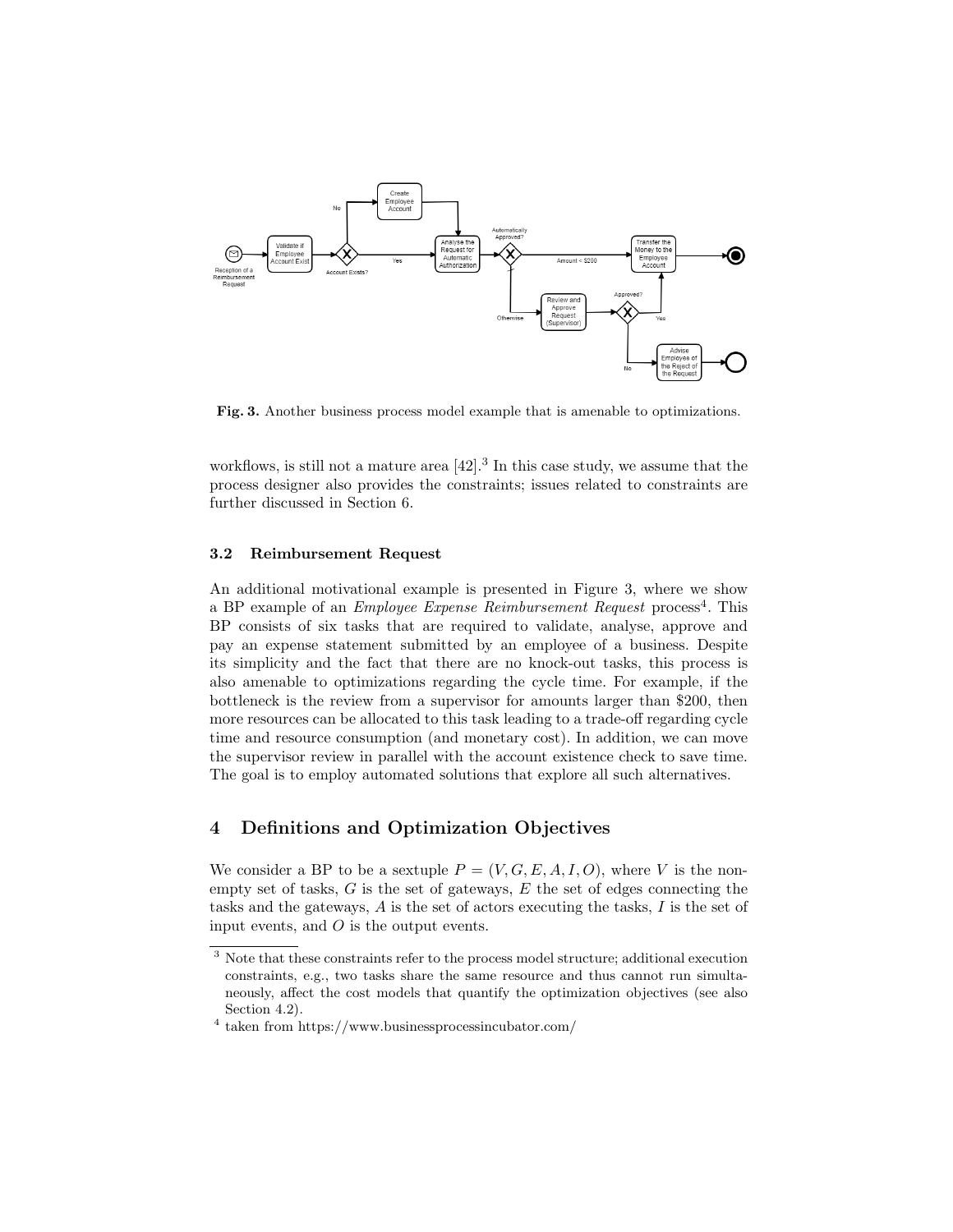We restrict ourselves to a subset of BPMN elements, comprising simple, loop, multiple instance, compensation and adhoc tasks, (event) subprocesses, AND/OR/XOR-splits, and start, end and wait timer events (wait timer events are considered as an annotation to edges). For all these elements, a mapping to a DAG (directed acyclic graph) is possible [19], even when cycles and loops exist in the model. Working with a subset of BPMN elements is common, e.g., as in [43, 22], to reduce the complexity of the proposed techniques. We consider both well-structured processes [24], e.g., derived through the process in [39] and unstructured ones. Re-sequencing is inherently more suitable for unstructured BPs containing knock-out tasks; because knock-out tasks are followed by splits, a branch of which can lead to immediate termination. On the other hand, parallelizing blocks of tasks and choosing their implementations benefits more from structured processes in our cases. Finally, note that elements, such as BPMN data objects, need not appear in the BPMN diagrams.

#### 4.1 Processes as Annotated DAGs

We map processes P to a DAG  $P' = (V', E')$ , where  $V' \supseteq V$  and  $E' =$  $(v'_i, v'_j), v'_i, v'_j \in V'$  (E' is neither a subset nor a superset of E). P' is annotated and more specifically, in our techniques in the next subsections, we require two quantitative metadata types for each vertex in  $P'$  in addition to the precedence constraints:

- Cost  $(c_i)$  per input token defines the cost of a task  $v'_i, v'_i \in V', i = 1...|V'|$ to process a token. The cost can be either in time or in actual monetary cost units.
- Selectivity  $(self_i)$  defines the (average) ratio of the output to the input tokens of  $v_i'$ . In many cases, the selectivity is 1, but lower selectivity values denote knock-out processes and/or are used to define the fraction of token flow after non-parallel gateways.

For the mapping purposes, we introduce the term dummy tasks [19]. These tasks represent artificial tasks that are characterized with appropriate statistical metadata to represent the flow of a BP. Finally, note that the edges in  $E'$  denote token flow exclusively.

Figures 4 and 5 show the corresponding DAG representations of each of the scenarios in Figures 1 and 3, respectively following the methodology in [19]. In the figures, we use example metadata. For instance, in Figure 4, the three checks have selectivity values 0.6, 0.8 and 0.5, respectively, whereas only 70% of the application that pass through these checks are finally approved. For the Reimbursement Request case study, the Analyze Request task has selectivity  $> 1$ , to account for the fact that a request may contain more than one separate claims.

## 4.2 Optimizations objectives

Cost-based optimization heavily relies on amortized metrics across several process instantiations. It is also helpful to define the *input (inp<sub>i</sub>*) of a task. More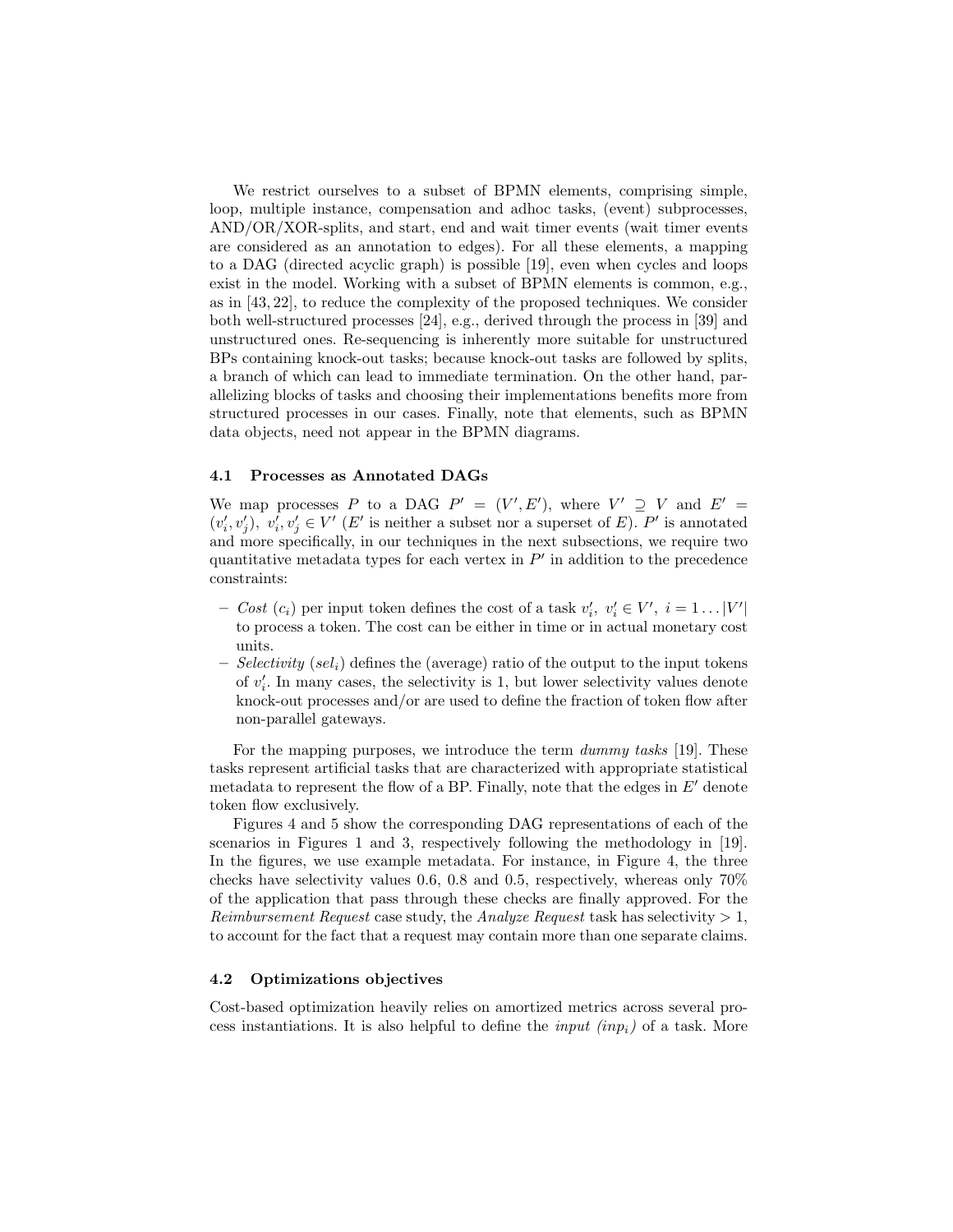

Fig. 4. A DAG representation of the model in Figure 1.



Fig. 5. A DAG representation of the model in Figure 3.

specifically,  $inp_i$  defines the size input of the  $v'_i$  in number of tokens. If  $v'_i$  receives input only from  $v'_j$ , then  $inp_i = inp_j * sel_j$ . In the generic case,  $inp_i =$  $\sum_{(v'_j, v'_i) \in E'} inp_j * sel_j$ . In any case,  $inp_i$  depends on the product of the selectivities of the preceding tasks in the same path/branch in  $P'$ .

We consider the following two optimization objectives, which are common in BPs [17] (Ch. 7):

– Monetary Cost/Resource Consumption is defined by the human and machine costs. The human cost reflects the human resource consumption required to complete a BP execution, while the machine cost reflects the other resources that are necessary for the BP execution. This type of cost, given a set of tasks  $V'$  with known cost and selectivity values, is defined as follows:

$$
Cost = \sum_{i=1}^{|V'|} c_i * inp_i
$$

When  $c_i$  is in time units, the formula above computes the total time resources are occupied. If the cost is in monetary cost units, the formula computes the expenses associated with such resource usage.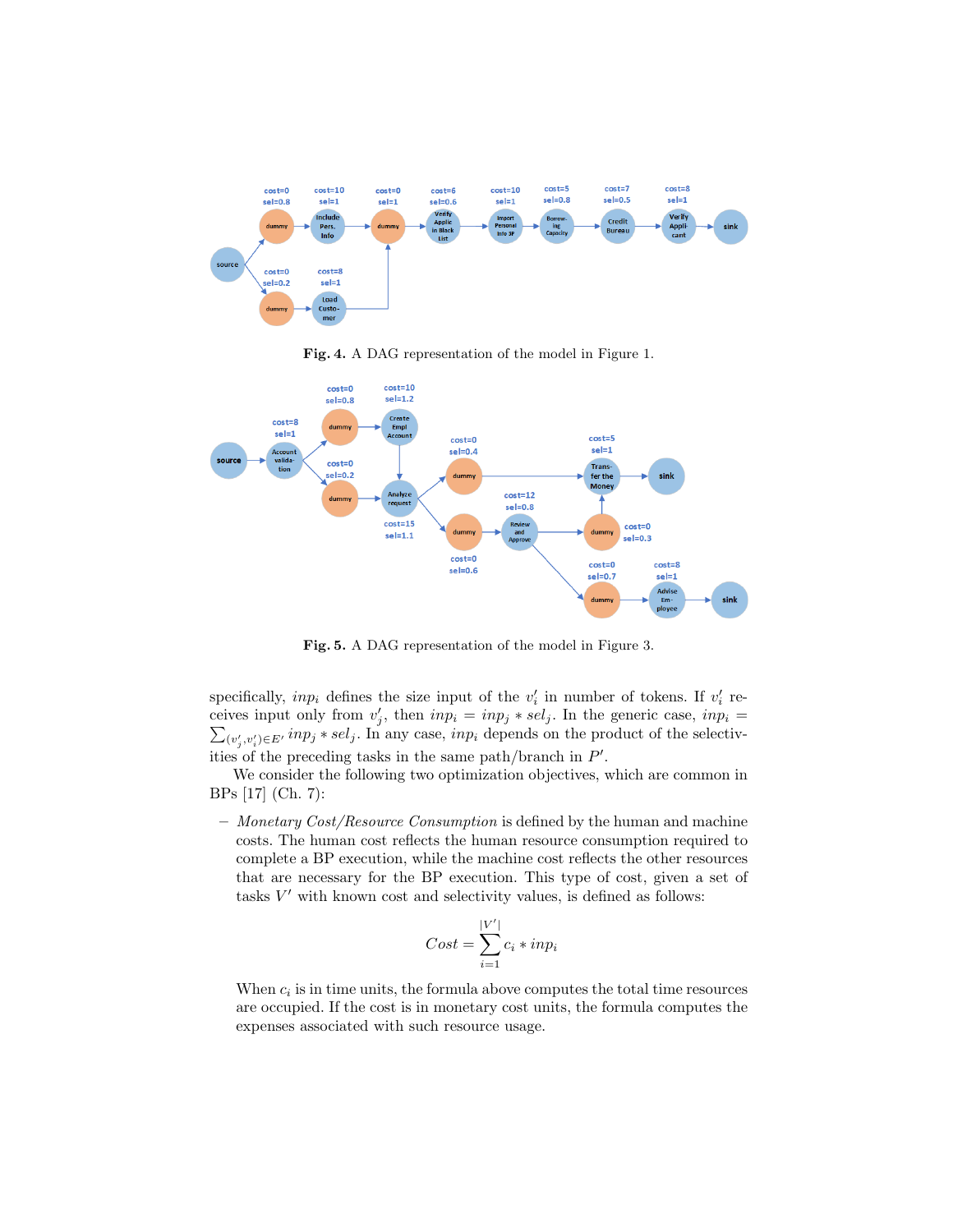$-$  Cycle time represents the average time between the start of a process execution and its completion time. Generally, we define the cycle time as the sum of the costs of the tasks that belong to the critical path of a BP. The critical path is a path from a source to an end that takes the longest to complete. Taking the sum of the costs covers a wide range of cases, e.g., a model in the form of a chain, where each task is activated upon the receipt of a token, i.e., there are no waiting times or the (amortized) waiting times are included in task costs. If all tasks are executed by the same resource, then we need to sum the costs of all tasks, not only those in the critical path, to reflect the fact that tasks cannot be executed simultaneously.

## 5 Optimization Solutions

In this section, we provide algorithmic details and evaluation results regarding the two main problems we target in this work, namely reordering tasks in process models that contain knock-out tasks and treating bi-objective solutions regarding resource allocation in a principled manner.

#### 5.1 Reordering knock-out tasks

First, we deal with reordering DAGs corresponding to BPs that contain knockout tasks, i.e., tasks with selectivity not always set to 1 capitalizing on the state-of-art in data-centric workflow optimization, as the latter is presented in [42, 29] . Given the existence of efficient techniques for optimizing chains of tasks in data-centric workflows, the idea is to extract source-to-end linear segments (i.e., paths) corresponding to branches with knock-out tasks and then, optimize the extracted paths using existing techniques. In other words, given also that the problem is NP-hard [29], we follow a divide-and-conquer approach dealing with smaller parts of the DAG in each step to strike an acceptable balance between optimization overhead and solution optimality.

The important issue is that other types of tasks, i.e., non-selective ones, can exist as well. Let the *rank* value of a task be  $\frac{1-sel_i}{c_i}$ . It is well-known that ranking knock-out tasks according to their *rank* values yields an optimal solution in terms of the sum of the costs [5], but such an ordering is not always feasible due to precedence constraints. Therefore, more complete algorithms that build upon this principle have been developed with the proposals in [26] claiming to be the most advanced solutions to date. In addition, although the whole ordering can be done in several manners in polynomial time, for isolated paths with not a high number of tasks, exhaustive solutions are applicable in practice due to the efficient handling of the precedence constraints, as thoroughly discussed in [27]. A strong point of this approach is that the final ordering relies on the statistical metadata and precedence constraints rather than any initial designer decisions. More specifically, for a given linear segment, the initial ordering plays no role.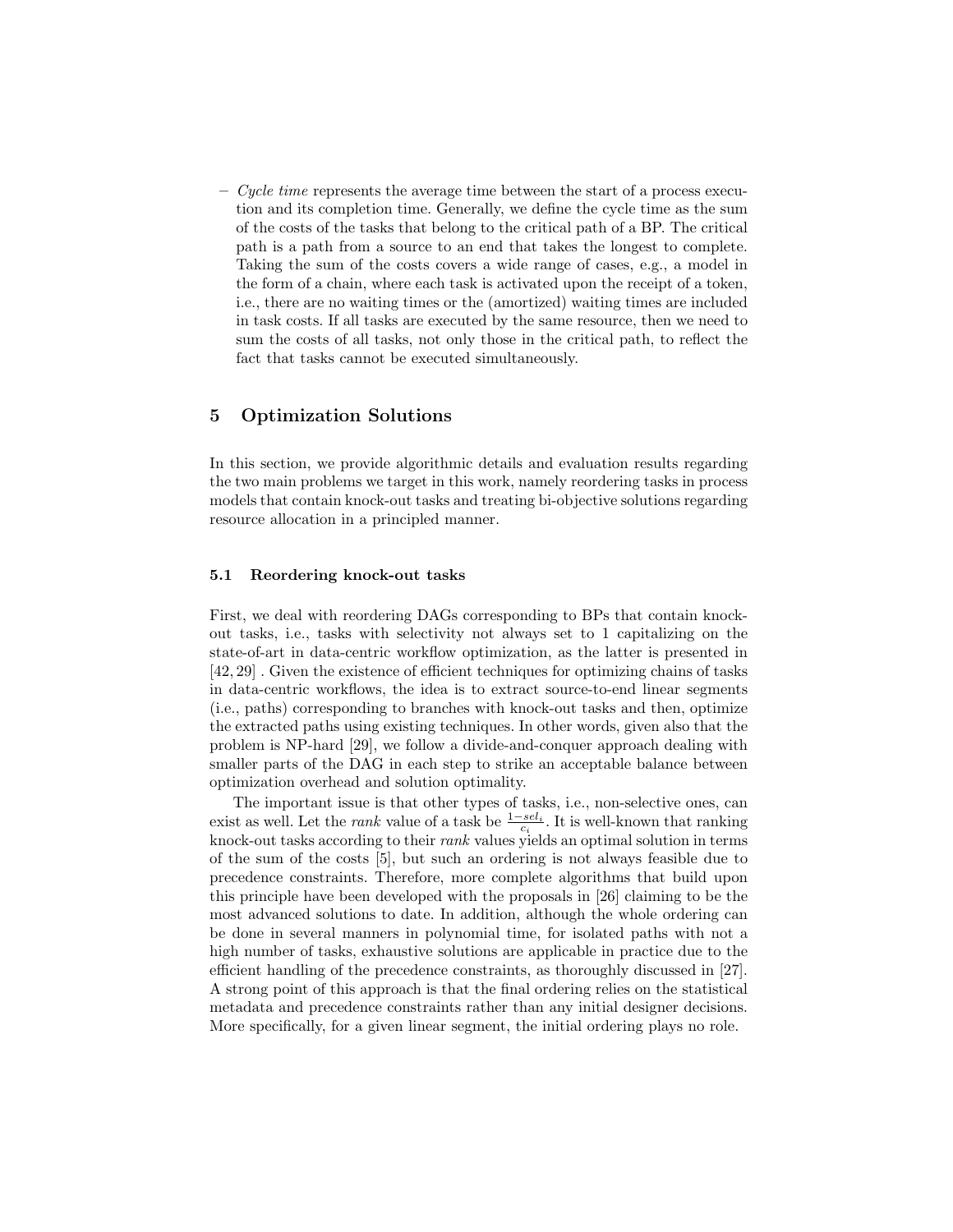#### Algorithm 1 ReorderingBPs

```
1: Extract the largest source-to-end linear segment (path) from the DAG containing
  tasks with selectivity lower than 1.
```
2: if path size is shorter than  $(15 \text{ tasks})$  OR (shorter than 30 and DoF  $< 0.1$ ) then

```
3: execute Algorithm 2
```
4: else

```
5: execute Algorithm 3
```
- 6: end if
- 7: remove all tasks in the selected path from the DAG and if there still exist tasks with selectivity <1 go to Step 1

Algorithm 2 TopSort (exact algorithm taken from [27])

**Require:** 1. A set of n tasks,  $T = \{t_1, ..., t_n\}$ .

2. A directed acyclic graph PC of precedence constraints.

3. A function computeCost (the one in Section 4.2 can be used)

Ensure: An ordering of the tasks P representing the optimal plan.

```
1: P = \{t_1, t_2, ..., t_n\} {P is initialized with a valid topological ordering of PC.}
```

```
2: i←1
```

```
3: minCost \leftarrow computeCost(P)
4: while i < n {n is the total number of tasks} do
```
- 5:  $k \leftarrow$  location of  $t_i$  in P
- 6:  $k1 \leftarrow k + 1$
- 7: if  $P(k1)$  task has prerequisite  $t_i$  then
- 8: // Rotation stage
- 9: Rotate the elements of P from positions  $i$  to  $k$
- 10:  $\text{cost} \leftarrow \text{computeCost}(P)$
- 11: i← i+1

```
12: else
```

```
13: // Swapping stage
```

```
14: Swap the k and k1 elements of P
```

```
15: \text{cost} \leftarrow \text{computeCost}(P)
```
16:  $i \leftarrow 1$ 

```
17: end if
```

```
18: if cost < minCost then
```

```
19: \text{bestP} \leftarrow \text{P}
```

```
20: \text{minCost} \leftarrow \text{cost}21: end if
```

```
22: end while
```

```
23: P \leftarrow bestP
```
Solution Details The solution is outlined in Algorithm 1. This algorithm is a hybrid one and, as shown in line 2, defines the specific algorithm to be applied based on the properties of the path extracted. If the number of tasks in the extracted path is less than 15 or it is less than thirty with low task re-ordering flexibility, then the exact algorithm in Algorithm 2 is applied; otherwise we resort to a fast yet approximate solution (Algorithm 3). Later, we present experiments to explain the choice of these parameters. The flexibility in the ordering of the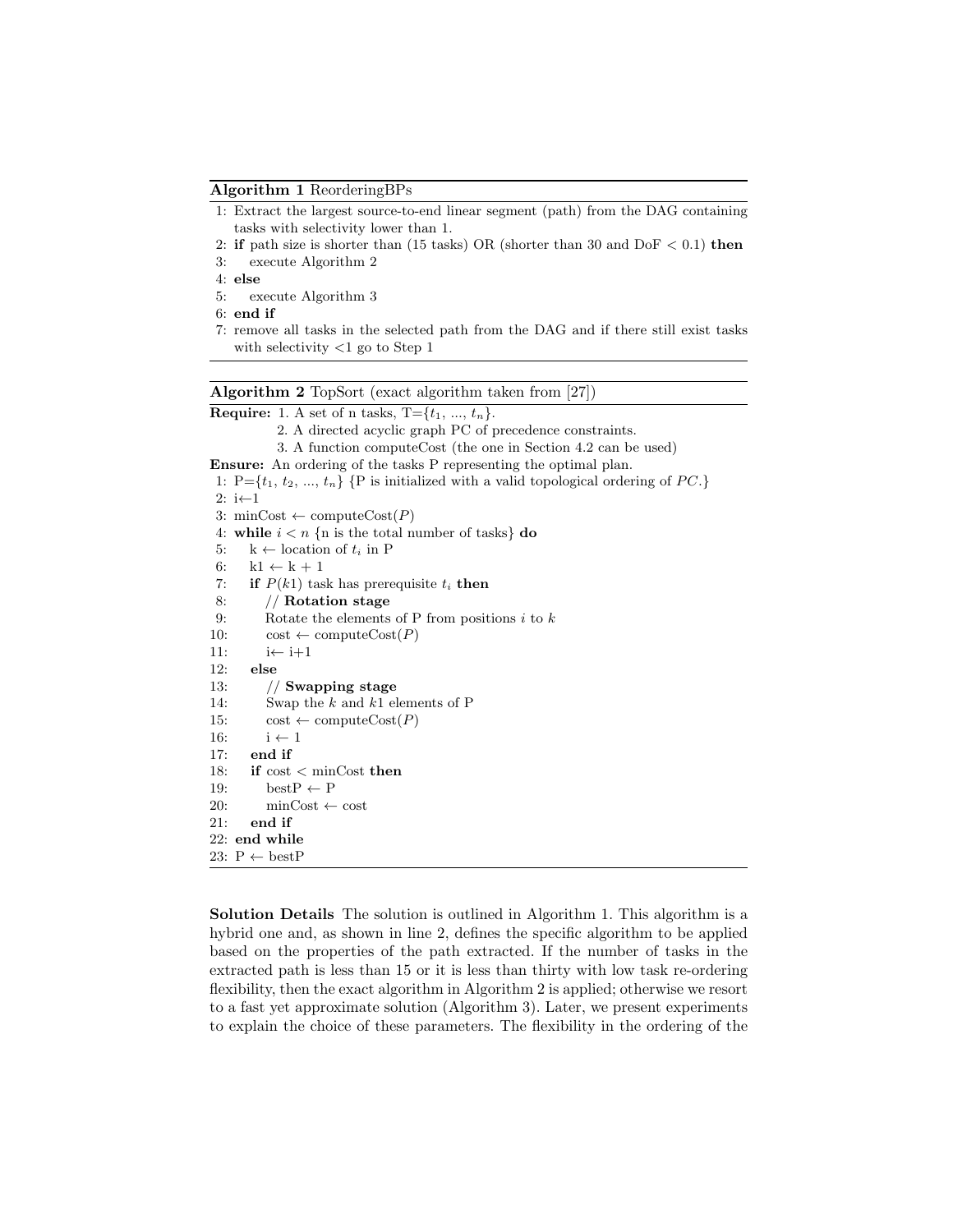Algorithm 3 RO-III (approximate algorithm taken from [26])

**Require:** A set of n tasks,  $T = \{t_1, ..., t_n\}$ 

A directed acyclic graph PC of precedence constraints

Ensure: A directed acyclic graph P representing the optimal plan

1: Find paths in PC sharing source and sink vertices

2: Extract the innermost and most upstream set of paths with common sink and sources

3:  $PC \leftarrow$  merge all such paths in a common path according to their rank value

4: Go to Step 1 until there are no other such paths in the modified PC

5:  $G \leftarrow$  Apply KBZ algorithm [31] given the modified precedence constraints

6: repeat

7:  $\{k \text{ is the maximum subplan size considered}\}\$ 

8: for i←1:k do

- 9: for  $s \leftarrow 1:n-i$  do
- 10: for  $t \leftarrow s + i: n$  do

11: consider moving subplan of size i starting from the  $s^{th}$  task after the  $t^{th}$ task in G

12: end for

13: end for

14: end for

15: until no changes applied

16:  $P \leftarrow G$ 

tasks is quantified with the help of the  $DoF$  (Degree-of-Freedom) metric. For a path with  $n$  tasks, when there is only a single alternative for task ordering, the corresponding transitive closure of the graph representing the precedence constraints has  $n_{full PCedges} = \frac{n(n-1)}{2}$  $\frac{1}{2}$  edges. Let  $n_{PCedges}$  be the edges in the transitive closure of the precedence constraint graph. Then,  $DoF = 1 - \frac{n_{PCedges}}{n_{Ceyl}}$  $\frac{n_{PCedges}}{n_{fullPCedges}}$ . Values closer to 1 denote maximum flexibility, e.g., as in the ad-hoc BPMN subprocesses, while values closer to 0 denote existence of few ordering alternatives.

Algorithm 2 presents the TopSort algorithm from [27] and is based on the solution from [51], which finds all the possible topological sortings given a partial ordering of a finite set. The algorithm is, by the problem definition, exponential in the worst case due to the size of the output (i.e., to enumerate all orderings), but, as will be shown, it is particularly useful in cases where the longest path of tasks does not comprise many tasks or there are highly restrictive precedence constraints. For the remaining cases, the authors advocate using Algorithm 3 from [26], termed as ROIII. This algorithm first renders the DAG applicable to a well-known optimization solution [31, 21] for database queries since the 80s, namely the so-called KBZ algorithm that was initially proposed for join ordering. This is done through manipulating the precedence constraints graph (lines 1-4) but comes at the expense of missing optimization opportunities. To ameliorate the latter drawback, the algorithm performs a heuristic post-processing step (lines 6-16). Overall, its complexity is  $O(n^3)$  and for small k values in Algorithm 3, it becomes quadratic [26].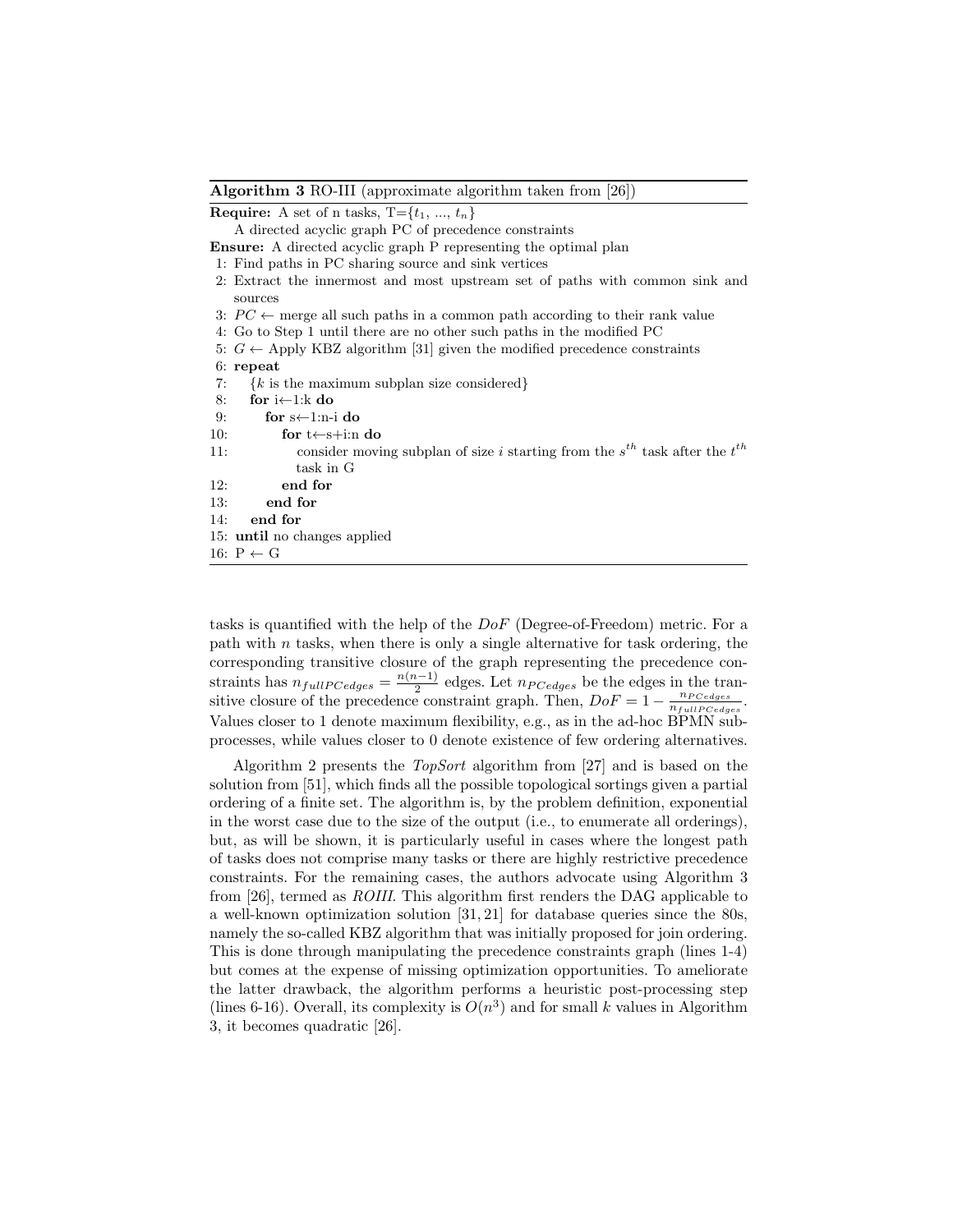

Fig. 6. TopSort scalability for varying number of tasks and DoF set to 0.1 (top) and varying DoF for 15 and 20 tasks (bottom).

To explain the switch condition in line 2 of Algorithm 1, the scalability of the exact and approximate algorithms need to be examined. In the experiments, a i7-4770 CPU at 3.4GHz with 16GB of RAM was used. As shown in Figure 6, the optimization overhead of TopSort grows significantly when the number of tasks exceeds 15, unless the  $DoF$  is kept low  $(< 0.1)$  where the tasks can be up to 30 and the optimization overhead is kept under 1 minute. For TopSort, the DoF value is important because it defines how many plans need to be checked. On the other hand, ROIII is more insensitive to the DoF value and even for 100 tasks, it runs in under a second (see Figure 7).

Example Benefits In order to assess the potential benefits of such re-ordering, we run the following experiment. The purpose of this experiment is to show that even in more conservative cases, the benefits are significant. More specifically, we consider two simple processes with just two and three knock-out tasks, respectively. For each task, the cost and the selectivity varies uniformly in the range [0.1, 1], which means that the costlier (resp. most selective) case differs from the less expensive (resp. less selective) by an order of magnitude; there are also start and end tasks with cost equal to the lowest of the knock-out ones (i.e., 0.1). The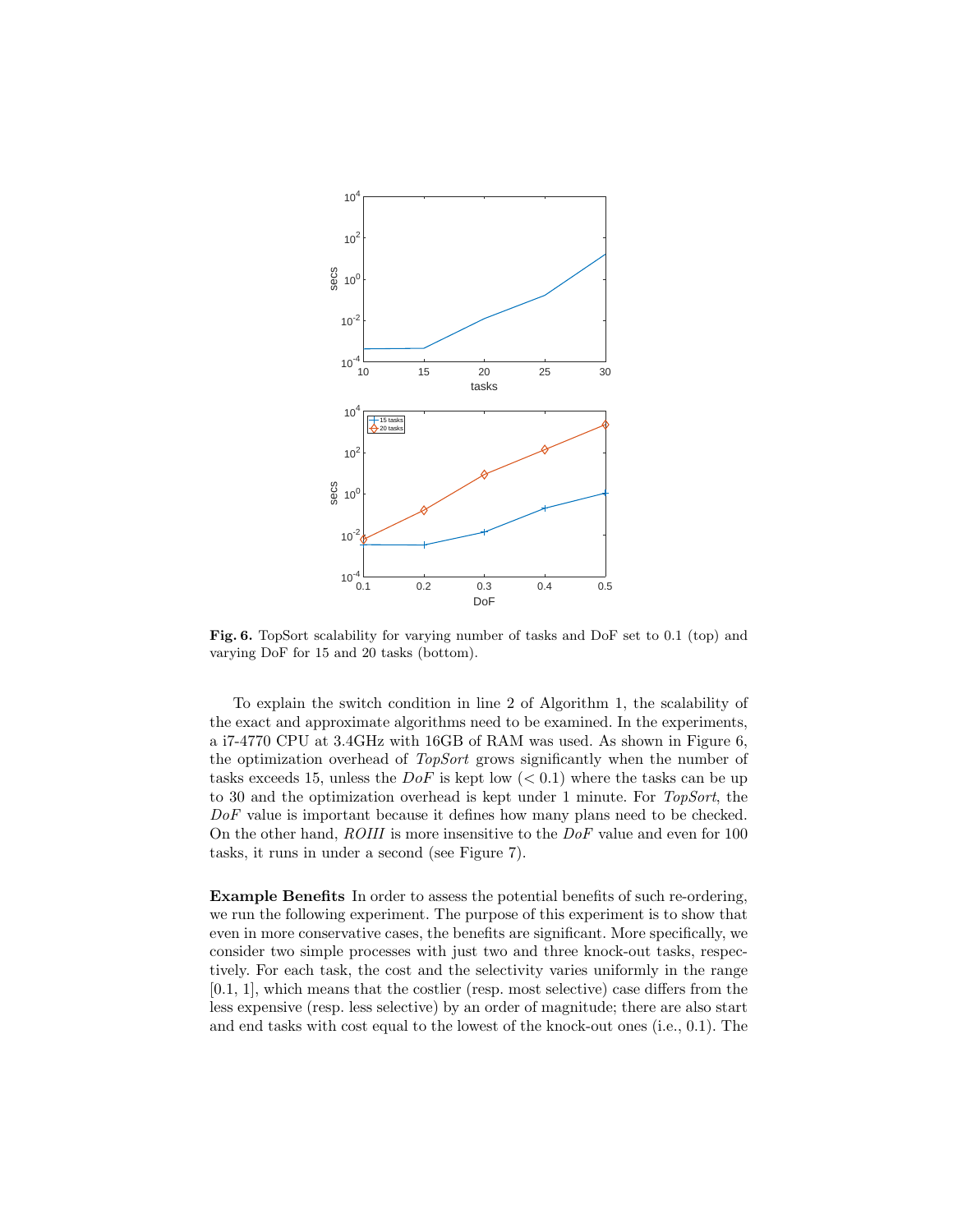

Fig. 7. ROIII scalability for varying number of tasks and DoF values.



Fig. 8. Histograms regarding how many times the unoptimized process is slower than the optimized one when the process comprises solely two (top) and three (bottom) knock-out tasks.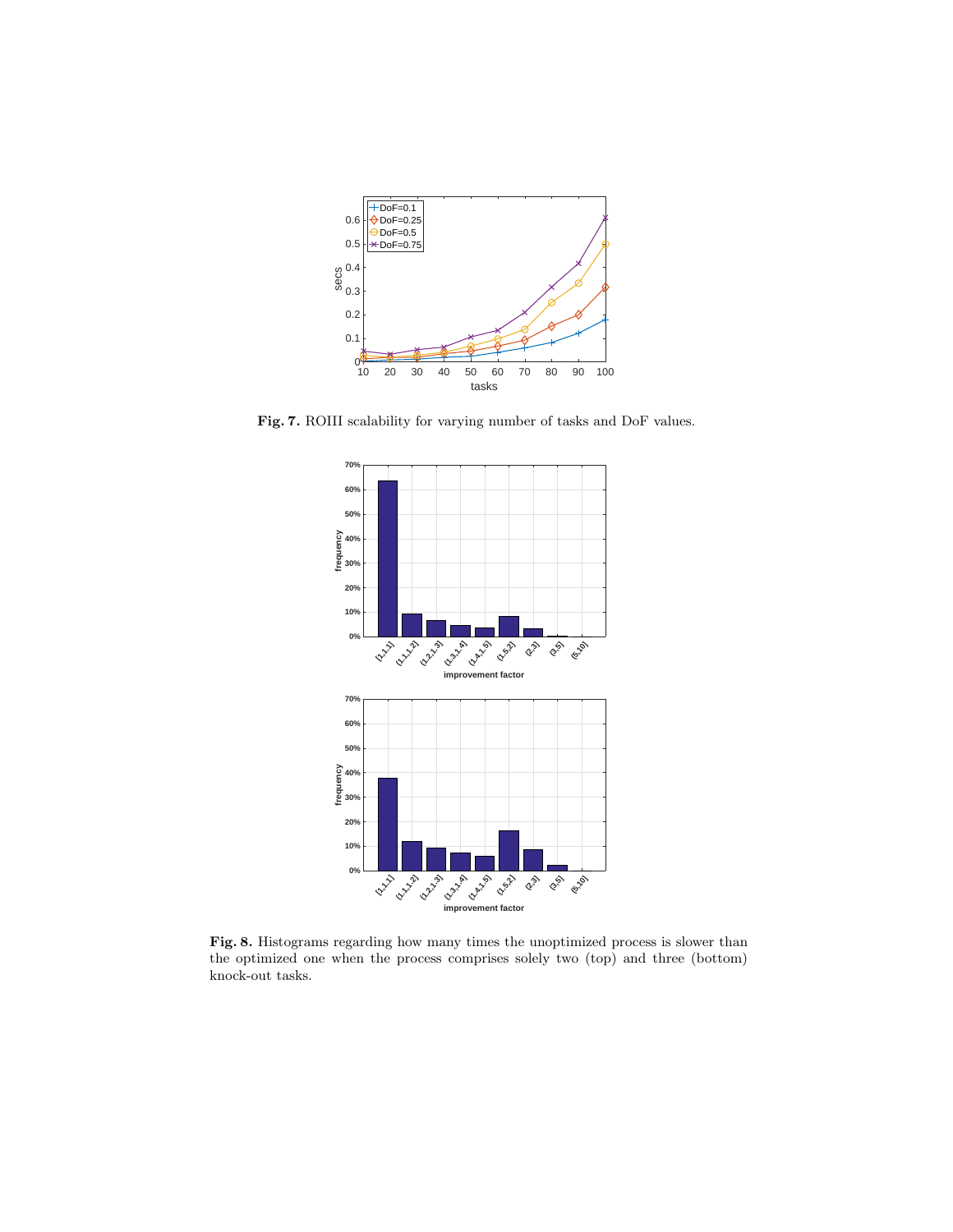

Fig. 9. Histogram regarding how many times the unoptimized process is slower than the optimized one when the process comprises four knock-out tasks with precedence constraints.

results are shown in Figure 8, where for each range of improvement values, we can see the probability of occurrence. When there are only two knock-out tasks, in 12% of the cases, the unoptimized plan has higher cost and cycle time by 50% and more (up to 3.9 times), as denoted by the cumulative frequency of the four rightmost bars in Figure 8(top). When there are three knock-out tasks, the non-optimized processes are inferior by more than 50% in 27.5% of the cases; the highest improvement observed is 6.79 times; see the four rightmost bars in Figure 8(bottom).

Next, we slightly modify the setting above as follows: we increase the number of tasks to four, but between 2 random pairs we enforce precedence constraints. The resulting histogram is shown in Figure 9. In this scenario, in 25% of the cases, the unnecessary overhead is higher than 50%. In the worst case, it is 5.68 times higher.

The benefits over a random initial ordering can grow arbitrarily large, if we consider more knock-out tasks within a process, with larger differences between the extremum cost and selectivity values.

Application to the Loan Application We apply the proposed technique to the load application scenario, where there are three knock-out tasks along with several other ones. We allow the costs and the selectivities of the tasks to differ by an order of magnitude at most (ranges  $[1, 10]$  and  $[0.1, 1]$ , respectively) and we run 10000 random process instances. Figure 10 shows the speed-ups when the non-knock-out tasks have the minimum and the maximum costs. In the former case, the optimized plan is less expensive by up to 3.86 times and the benefits exceed 20% in more than 40% of the cases.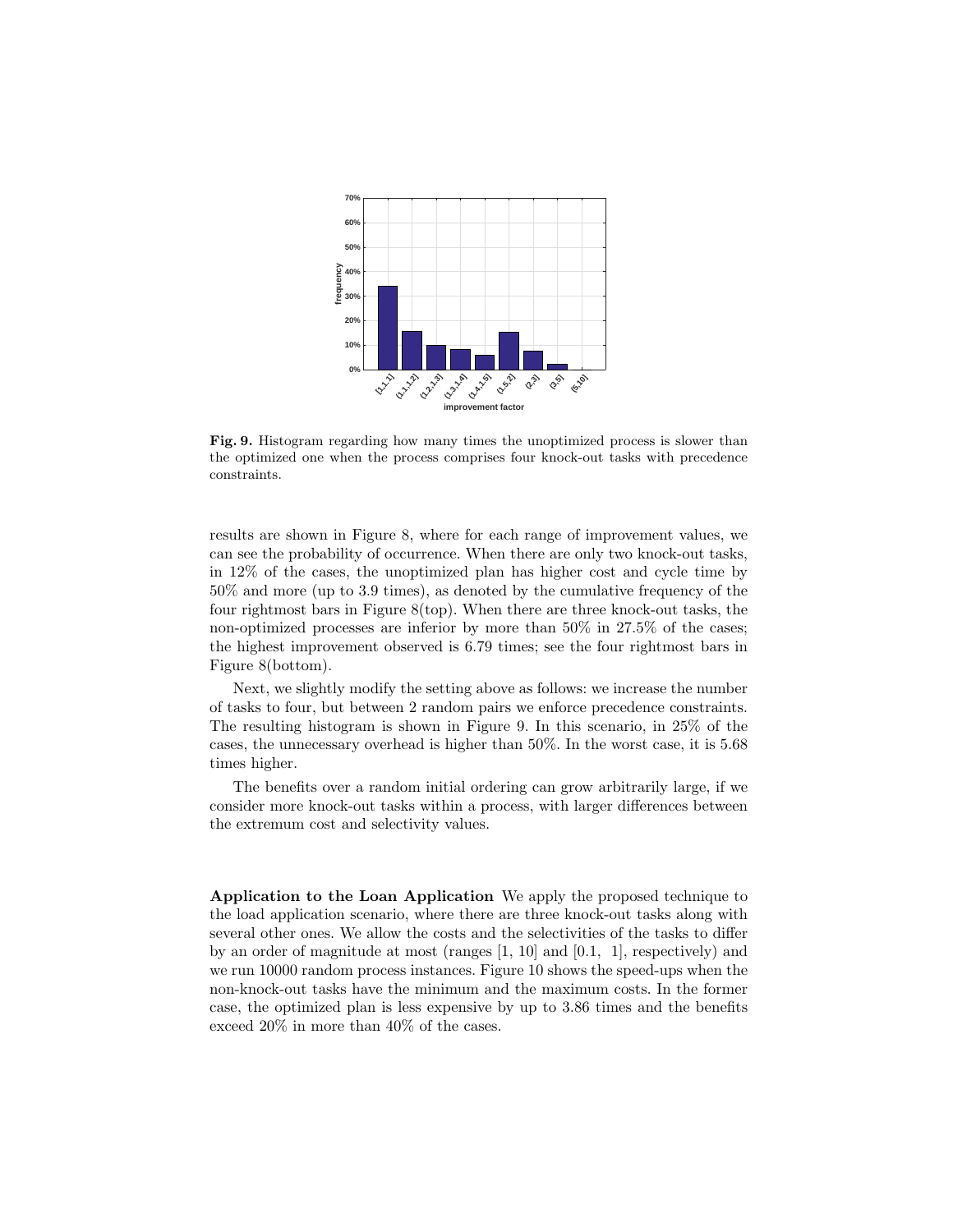

Fig. 10. The cumulative distribution function of the times of improvement for the loan application use case.



Fig. 11. Cost vs cycle-time trade-off example.

#### 5.2 Dealing with optimization trade-offs

In the previous task re-ordering example, we essentially manipulate the set  $E$  of the BP edges. Next, we shift our attention to the properties of actors A, where we assume that the mapping of tasks to actors is already given through a function f, s.t.  $f(V) \rightarrow A$ . We are motivated by the fact that cycle time and cost are often contradictory objectives. For example, consider the scenario in Figure 3, where we assume that all tasks have cost equal to 1 cost unit and take 1 time unit to complete, apart from the review task that is 10 times costlier and more time consuming, and is allocated to a different actor. Further assume that we monitor the average performance across 100 input tokens (with 10 time units time gap between two instances). All requests are above \$200 and approved.

Figure 11 shows the trade-off between cost and cycle-time when we increase the power of the bottleneck actor 2,3,4 and 5 times. When we double the power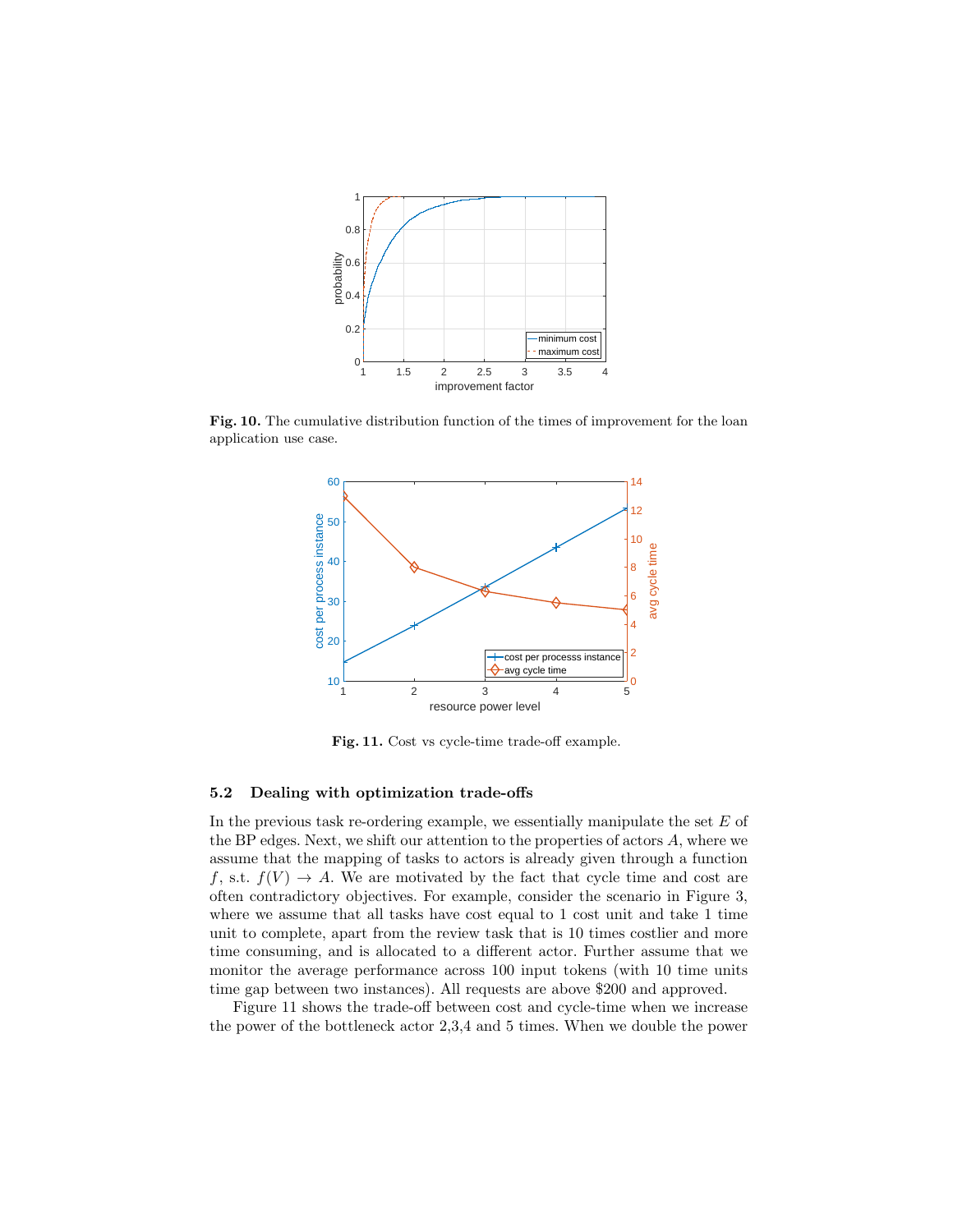of the resource, the cost doubles and the time spent drops to the half. The results are derived using the BIMP simulator [2]. From the figure, we observe that the two cost metrics are monotonically changing and cycle time reaches a saturation point, so that allocating more powerful resources is meaningless. The exact balance between cost and cycle time to be decided depends on the weight of each optimization criterion. The above example is typical to several cases, but there are also several cases where the trade-offs are more complex and the solution space has less intuitive local and global optima, e.g., when the two cost metrics are combined in a non-linear objective function.

Allocating resources to a graph of connected tasks, so that the allocation regarding a specific task impacts on the other tasks, is a problem that has appeared in several flavors in data analytics, e.g., [36, 20, 30, 35], all of them corresponding to NP-hard problems. This implies that formulating the problem in a form, such as ILP, does not scale. Therefore, there are four main options remaining, using the work in [36] as an example of investigating all of them:

- 1. Heuristics that operate directly on the formal problem formulation, e.g., through restricting the possible allocation solutions to attain scalability.
- 2. Greedy heuristics.
- 3. Heuristics that are based on local search methods.
- 4. Other heuristics, mostly, nature-inspired ones [12].

The works in [36, 20, 30, 35], although they deal with different problem flavors, agree in that there is no one-size-fits-all, but in most cases the two main observations are: (i) greedy heuristics are very fast but they miss good tradeoff between conflicting objectives; and (ii) local search methods are the most effective in striking good balance between such objectives. More importantly, local search methods are easy to develop and effective, provided that they start exploring the search point quite close to an acceptable final solution.

In summary, a high-level approach to handling the generic BP case can be as follows. We first compute the minimum cost and we define, through a userdefined threshold  $\epsilon$ , the degradation in the cost that the BP designer can tolerate. Given the cost constraint, we search for the best cycle time. The exact optimality search policy is left for the user: in principle all brute force, greedy and more stochastic solutions apply. In cases where the initial solution, e.g., derived by rules or a polynomial algorithm or through optimizing one objective as above, is adequately satisfactory and it is reasonable to assume that a better solution can be produced through fine-tuning, methodologies that focus on the near neighborhood, such as iterated local search, are preferable. In cases where a vast search space should be covered efficiently, we should also employ methodologies, such as genetic algorithms.

## 6 Discussion

In this section, we discuss software development and open issues.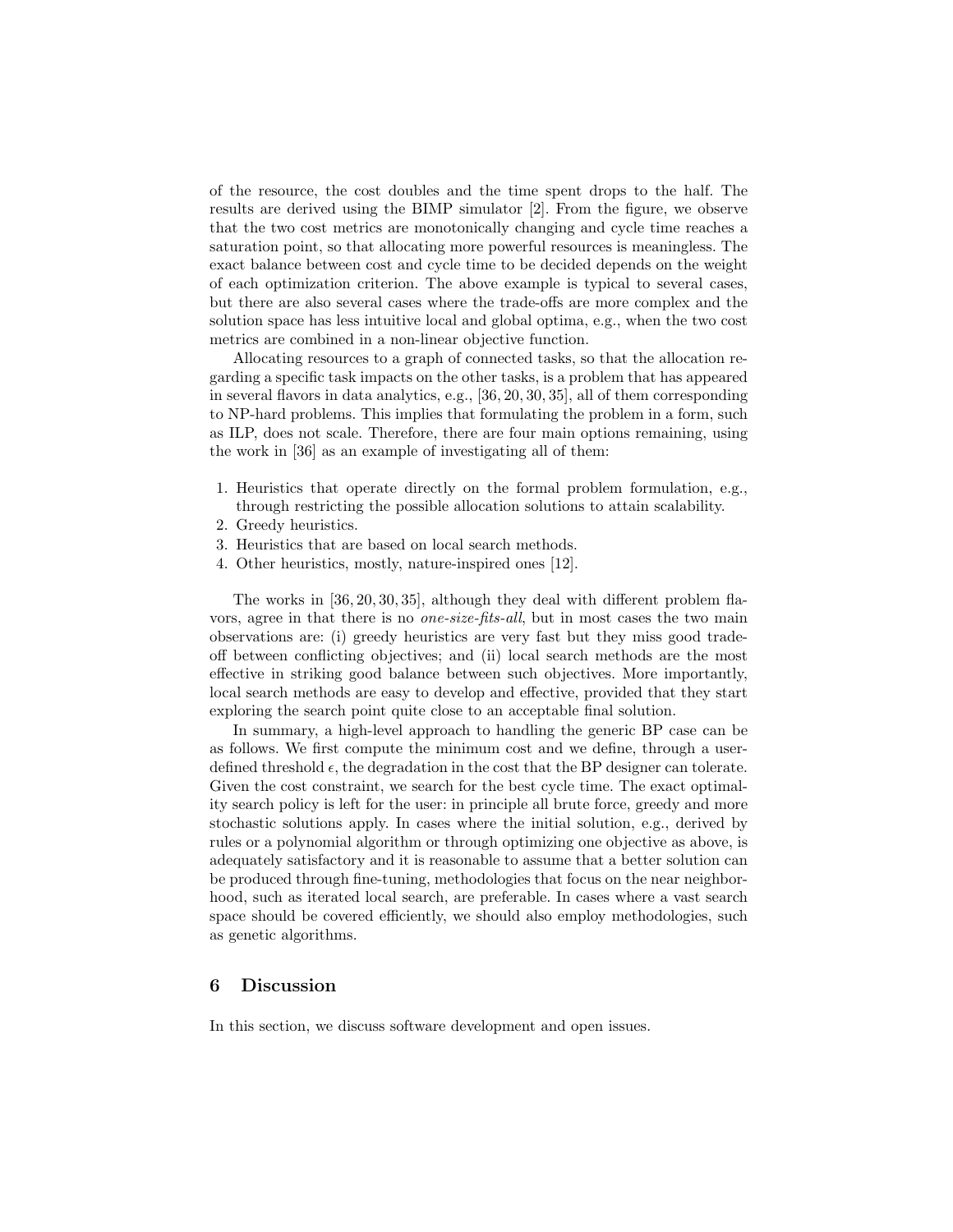#### 6.1 Development issues

For understanding the trade-offs when modifying the actor properties as discussed in Section 5.2, existing tools, such as the BIMP simulator [2], are adequate. However, automated re-ordering of tasks is a functionality that does not exist in modern tools for free. As a side-product of this manuscript, we have developed a software prototype that extends the Camunda BP management software [4] but can also support other BPM tools.

The software prototype consists of two main parts. The first part is a BPMN parser, which extracts the vertices that represent the tasks of the process, and the edges from the input BPMN file. To this end, we process the XML representation of the process model, which has the following form:

```
...
<bpmn:startEvent id="StartEvent_1">
  <bpmn:outgoing>SequenceFlow_11y212g</bpmn:outgoing>
</bpmn:startEvent>
<bpmn:task id="A" name="Task A">
  <bpmn:incoming>SequenceFlow_11y212g</bpmn:incoming>
  <bpmn:outgoing>SequenceFlow_02dhphd</bpmn:outgoing>
</bpmn:task>
...
<bpmn:endEvent id="EndEvent_1m1wp9j">
  <bpmn:incoming>SequenceFlow_1cm715l</bpmn:incoming>
</bpmn:endEvent>
<bpmn:sequenceFlow id="SequenceFlow_11y212g"
sourceRef="StartEvent_1" targetRef="A" />
...
```
In the above example, a start event is followed by a task with id A. Essentially, the Camunda parser searches for bpmn:startEvent, bpmn:endEvent, bpmn:task and bpmn:sequenceFlow XML elements.

The second part takes as input the output of the first part and additionally the metadata regarding the corresponding BP, namely, task selectivity, cost of execution and precedence constraints, which are assumed to be known. Finally, the process is optimized according to the algorithm presented and is output as a BPMN XML file, where the bpmn:sequenceFlow, bpmn:incoming and bpmn:outgoing elements are defined according to the optimized process model.

The prototype mentioned above is capable of performing automated optimization, provided that the required metadata exist. Following up on the discussion in Section 2, to date, there is not a clear solution to the issue of their automated extraction. In order to solve this issue, we advocate an approach that relies on BP event log analysis and/or declarative process modeling, as in [38, 37, 33].

A set of BP event log analysis techniques that aim to extract BP metadata have been proposed. For example, in [6], the replay method is presented, where, after the process model extraction from the logs is complete, every event log case is attempted to be "replayed" (i.e. re-executed) using each of the extracted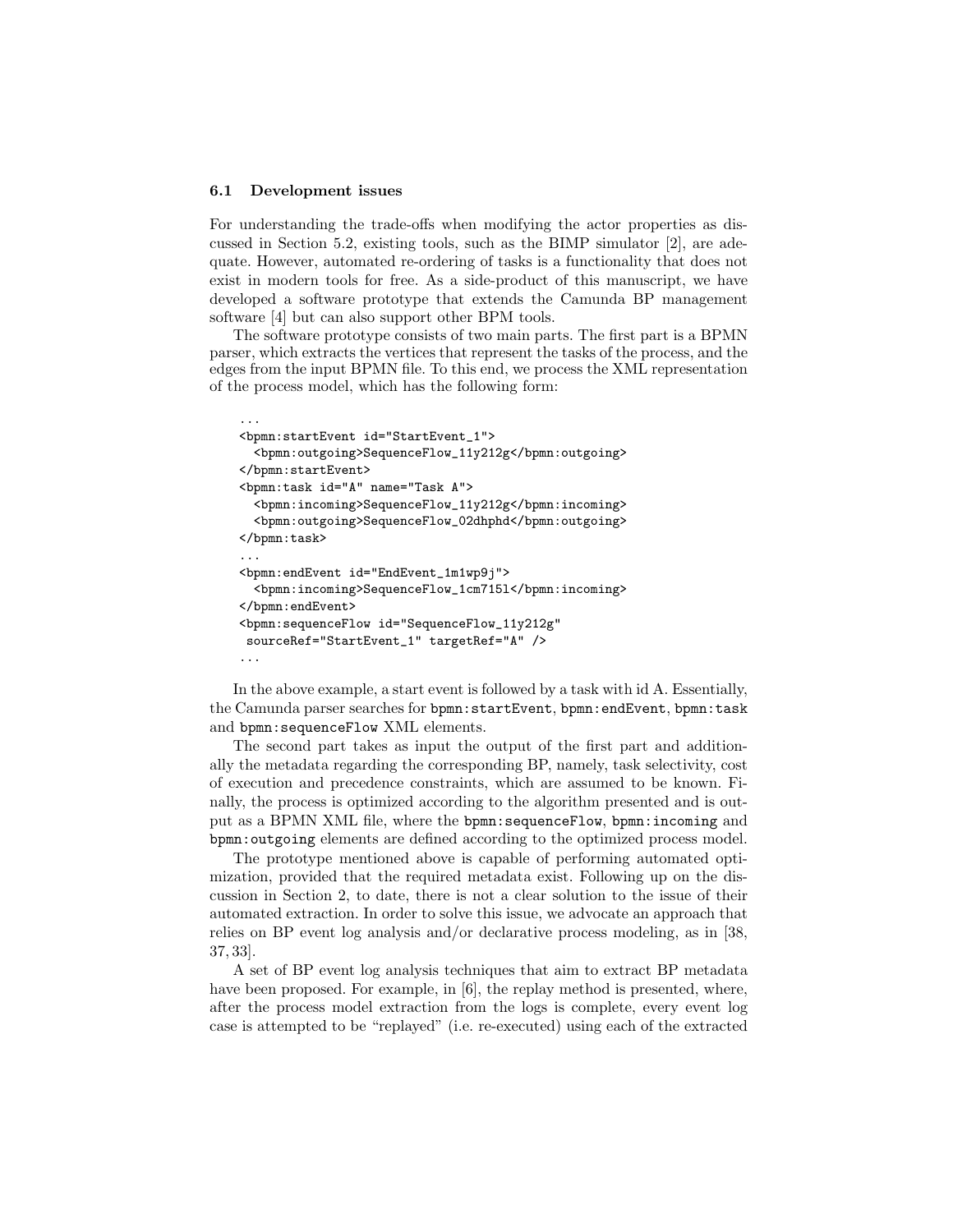models. As a result, the fitness of each of the extracted models is calculated. Additionally, this method can be used to collect various type of statistics regarding the execution of the process. These include task duration, which is related to execution cost, and routing probabilities (e.g. in OR gateways) which is related to selectivity. Regarding precedence constraints, the focus is shifted towards behavioral relations that exist between tasks [48, 41]. In both approaches, a set of relations (i.e. patterns) are extracted from the event logs; these patterns contain the precedence constraints that exist between the tasks of the process. The complete investigation of the issue of automated metadata extraction capitalizing on existing process mining solutions is complementary to this work and is left as a future extension. Finally, the systematic manual specification of the constraints has already been proposed in [38, 37]. The drawback is that the burden is shifted to the process designer to specify such constraints.

#### 6.2 Open issues

In the previous sections, we provided concrete examples of application of optimization techniques initially proposed for data-centric workflows to BPs along with insights into performance benefits. However, there are several open issues in providing end-to-end solutions. We elaborate on these issues below:

- Even the better investigated type of data-centric workflow optimization, namely task re-ordering, requires extensions to cover generic BP scenarios. For example, in the model in Figure 3, an optimization might move the expensive supervisor check task in parallel with the check for account existence to decrease cycle time. The current state-of-the-art in algorithms for minimizing response time in data analytic workflows do not account for such model structure modifications in an automated manner [28]; therefore further research is required in this direction.
- In data-centric dataflows, the equivalent of a token is a data record and, typically, we are interested in the performance when processing a large number of such records. The main difference to BPs is that all input records are available at the beginning of the workflow execution; by contrast, in BPs, the tokens arrive according to several types of probability distributions. In addition, in data-centric workflows, it is important to measure the time of processing for the whole input dataset, whereas in BPs, the cycle time refers to the time of processing a single input token taking into consideration any waiting times. The cost models in data-centric workflows [29] need to be extended to better cover these aspects, e.g., nowadays they are inadequate to cover all metrics in the BIMP simulator [2].
- In the optimization algorithms presented in Section 5.1, we split BP graphs into branches. For developing more holistic solutions, we need further constraint types apart from precedence ones, e.g., to specify that two tasks cannot belong to the same branch. Then, algorithms that can handle such constraints need to be developed.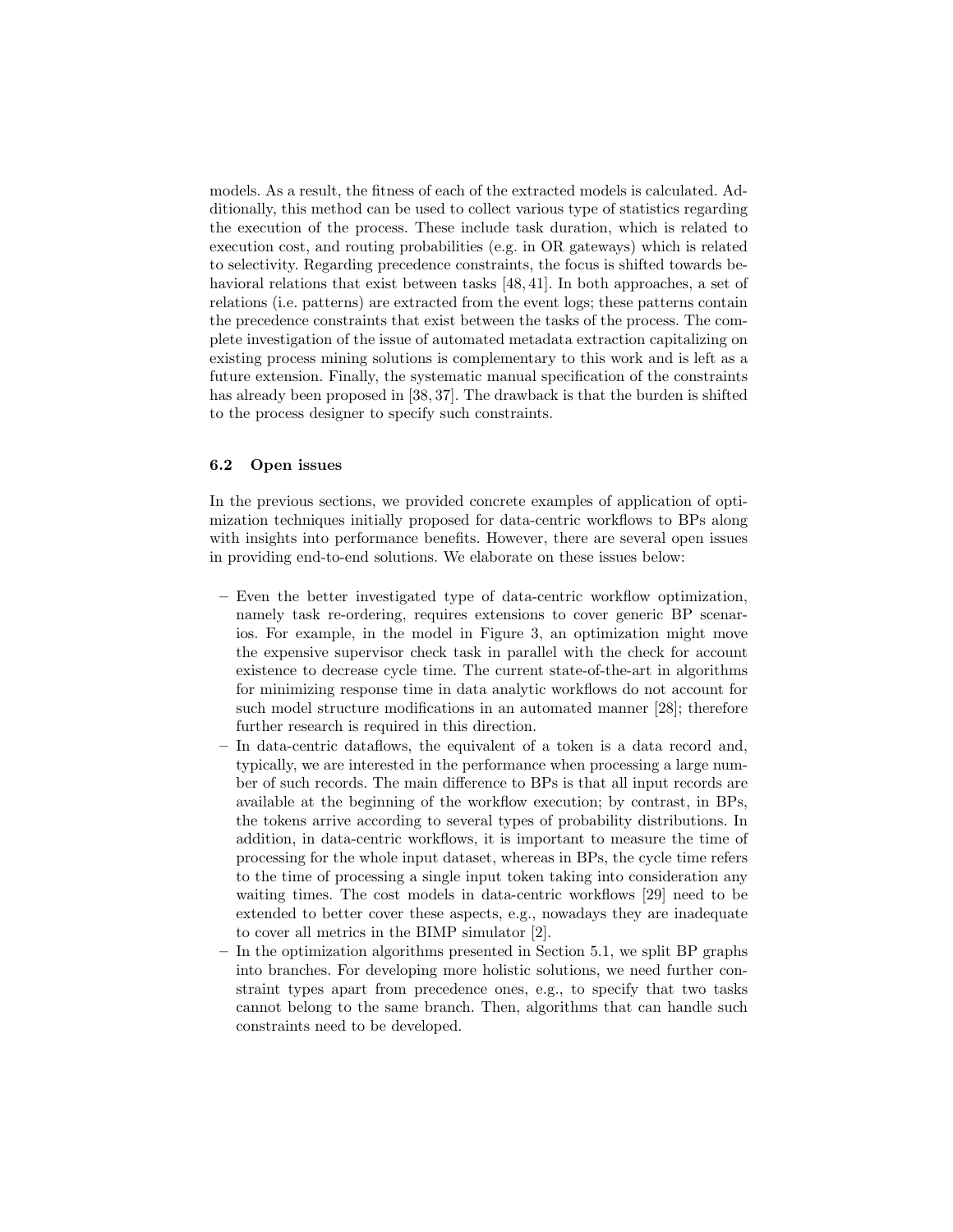- The presented solutions rely on the existence of statistical metadata as well; thus extending the current techniques for process monitoring to support metadata extraction is required for rendering the proposed solutions practical as discussed in Section 6. Orthogonally, flexibility is a key objective in BPs (see Ch. 8 in [17]); in terms of optimization techniques, flexibility can be manifested in developing techniques that are robust to small changes in the metadata values. Developing solutions that optimize also for flexibility is an interesting direction for future work that can also benefit from advances in the data management community [53].
- The optimization solutions presented are automated but this does not imply that they can enact automated optimizations in the actual running business processes in an organization. For example, the algorithm may advocate doubling the capacity of a specific resource type. However, they do not specify whether this can be achieved by modifying the duties of personnel, hiring new staff, upgrading some software system and so on.
- The mapping process from BPMN to DAGs in Section 4.1 has not been explored thoroughly and validated in arbitrary scenarios. More work is needed in order not only to map BP models to DAGs but also to map the optimized DAG back to a BP model. This needs to be coupled with mechanisms for eligibility assessment of BP models as to whether it is possible and/or meaningful to perform the mapping (see [49] for an early porposal on these issues).
- This methodology can be easily adapted to other process modelling languages and approaches, such as refined process trees [50], where each block can be mapped to a vertex, and Event-driven Process Chains. In the future, we plan to investigate this issue in depth.

# 7 Conclusions

In this work, we aim to introduce the benefits from transferring big data technologies to business process optimization, in line with the broader vision in [44]. Process mining already plays a significant role in business process management; the key idea behind this work is that, apart from process mining, advanced data management solutions can offer many additional benefits when transferred to business process scenarios. We specifically focus on optimizing aspects such as total cost and cycle time, for which the counterpart techniques in data-centric workflows seem more mature. Data-centric workflows traditionally emphasize on improvements in large flows processing huge amounts of data; however, here we aim to show that they are useful even in small real-life processes as well, yielding improvements up to several times, especially when there are knock-out tasks with flexible ordering. We present complete algorithmic solutions for reordering tasks and systematically exploring the search space of possible solutions under two conflicting objectives, whereas we also describe software implementation aspects of our proposal. For devising end-to-end solutions, we discuss issues remaining open, which range from new algorithms to further work on modeling and process monitoring to collect the necessary metadata.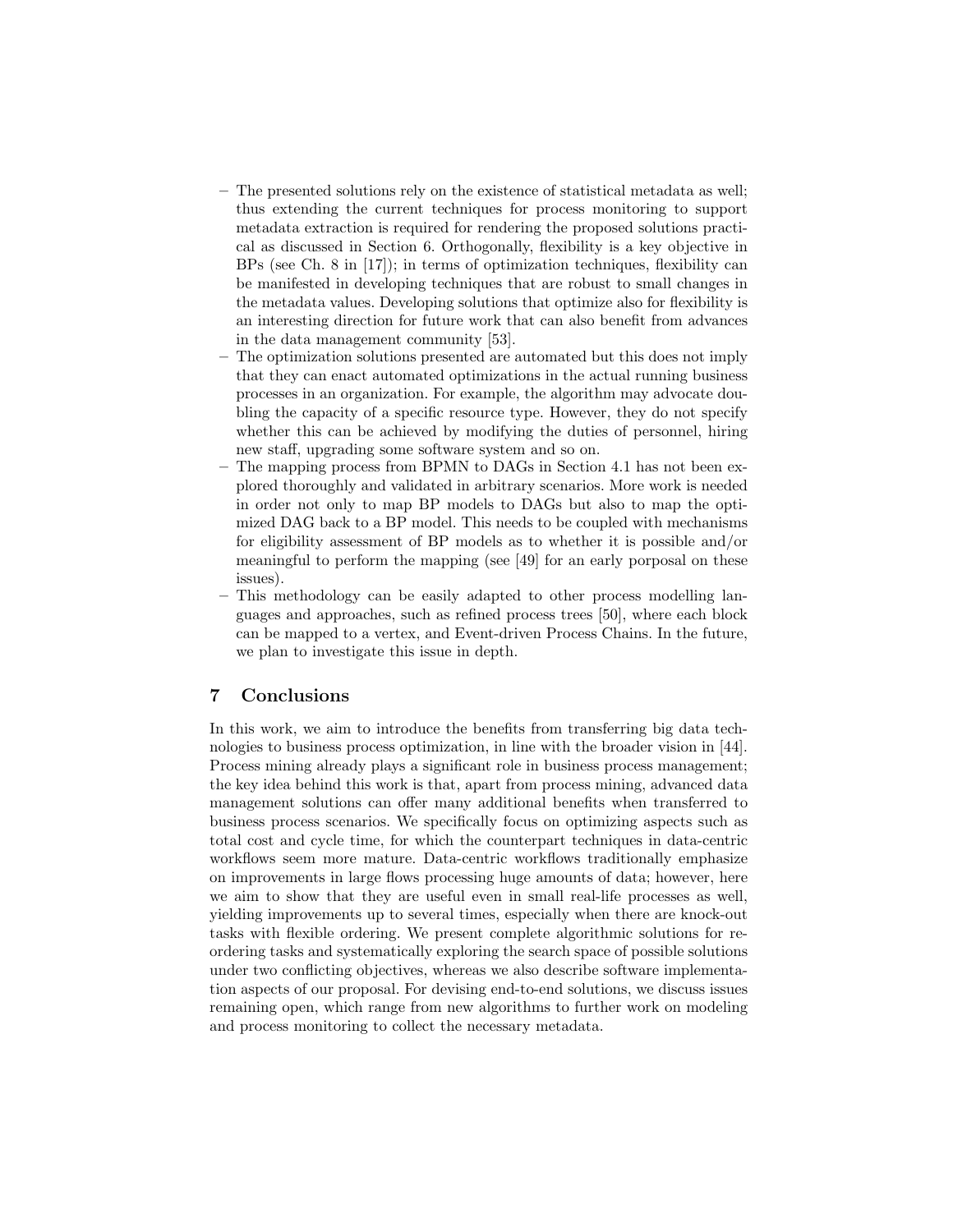## References

- 1. Appian: Low-code platform and bpm software for digital transformation. https: //www.appian.com/
- 2. BIMP the business process simulator. http://bimp.cs.ut.ee/
- 3. Bizagi digital transformation and business process management bpm. https: //www.bizagi.com/en
- 4. Camunda bpm: Workflow and decision automation platform. https://camunda. com/
- 5. van der Aalst, W.M.P.: Re-engineering knock-out processes. Decis. Support Syst. 30(4), 451–468 (2001)
- 6. van der Aalst, W.M.P.: Process Mining Discovery, Conformance and Enhancement of Business Processes. Springer (2011)
- 7. van der Aalst, W.M.P.: Spreadsheets for business process management: Using process mining to deal with "events" rather than "numbers"? Business Proc. Manag. Journal 24(1), 105–127 (2018)
- 8. Agrawal, K., Benoit, A., Dufossé, F., Robert, Y.: Mapping filtering streaming applications. Algorithmica 62(1-2), 258–308 (2012)
- 9. Augusto, A., Conforti, R., Dumas, M., Rosa, M.L.: Split miner: Discovering accurate and simple business process models from event logs. In: 2017 IEEE International Conference on Data Mining, ICDM 2017, New Orleans, LA, USA, November 18-21, 2017. pp. 1–10 (2017)
- 10. Augusto, A., Conforti, R., Dumas, M., Rosa, M.L., Bruno, G.: Automated discovery of structured process models from event logs: The discover-and-structure approach. Data Knowl. Eng. 117, 373–392 (2018)
- 11. Bose, R.P.J.C., van der Aalst, W.M.P.: Trace alignment in process mining: Opportunities for process diagnostics. In: Business Process Management - 8th International Conference, BPM 2010, Hoboken, NJ, USA, September 13-16, 2010. Proceedings. pp. 227–242 (2010)
- 12. Brownlee, J.: Clever algorithms: nature-inspired programming recipes. Jason Brownlee (2011)
- 13. Buijs, J.C.A.M., van Dongen, B.F., van der Aalst, W.M.P.: Discovering and navigating a collection of process models using multiple quality dimensions. In: Business Process Management Workshops - BPM 2013 International Workshops, Beijing, China, August 26, 2013, Revised Papers. pp. 3–14 (2013)
- 14. Buijs, J.C.A.M., van Dongen, B.F., van der Aalst, W.M.P.: Mining configurable process models from collections of event logs. In: Business Process Management - 11th International Conference, BPM 2013, Beijing, China, August 26-30, 2013. Proceedings. pp. 33–48 (2013)
- 15. Buzacott, J.A.: Commonalities in reengineered business processes: Models and issues. Management Science 42(5), 768–782 (1996)
- 16. Deshpande, A., Hellerstein, L.: Parallel pipelined filter ordering with precedence constraints. ACM Trans. Algorithms 8(4), 41:1–41:38 (2012)
- 17. Dumas, M., Rosa, M.L., Mendling, J., Reijers, H.A.: Fundamentals of Business Process Management, Second Edition. Springer (2018)
- 18. Falk, T., Griesberger, P., Leist, S.: Patterns as an artifact for business process improvement-insights from a case study. In: International Conference on Design Science Research in Information Systems. pp. 88–104. Springer (2013)
- 19. Gounaris, A.: Towards automated performance optimization of BPMN business processes. In: New Trends in Databases and Information Systems - ADBIS 2016 Short Papers and Workshops. pp. 19–28 (2016)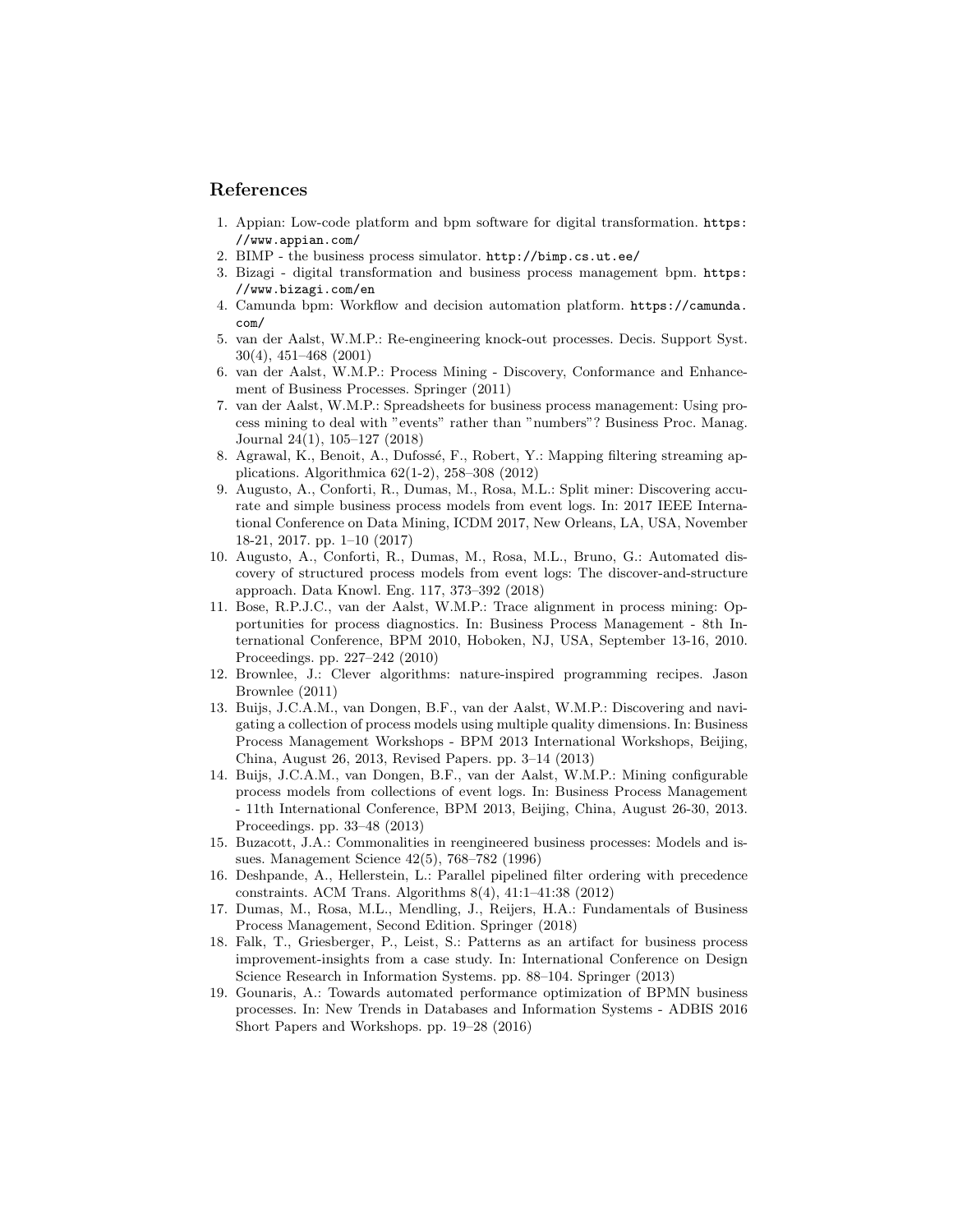- 20. Gounaris, A., Kougka, G., Tous, R., Montes, C.T., Torres, J.: Dynamic configuration of partitioning in spark applications. IEEE Trans. Parallel Distrib. Syst. 28(7), 1891–1904 (2017)
- 21. Ibaraki, T., Kameda, T.: On the optimal nesting order for computing n-relational joins. ACM Trans. Database Syst. 9(3), 482–502 (1984)
- 22. Indulska, M., zur Muehlen, M., Recker, J.: Measuring method complexity: The case of the business process modeling notation. Tech. Rep. BPM Center Report BPM-09-03, , BPMcenter.org (2009)
- 23. Jennings, N.R., Norman, T.J., Faratin, P., O'Brien, P., Odgers, B.: Autonomous agents for business process management. Applied Artificial Intelligence 14(2), 145– 189 (2000)
- 24. Kiepuszewski, B., Hofstede, A.H.M.t., Bussler, C.: On structured workflow modelling. In: Proceedings of the 12th International Conference on Advanced Information Systems Engineering. pp. 431–445. CAiSE '00 (2000)
- 25. Köpke, J., Franceschetti, M., Eder, J.: Optimizing data-flow implementations for inter-organizational processes. Distributed and Parallel Databases (2018)
- 26. Kougka, G., Gounaris, A.: Cost optimization of data flows based on task reordering. T. Large-Scale Data- and Knowledge-Centered Systems 33, 113–145 (2017)
- 27. Kougka, G., Gounaris, A.: Optimal task ordering in chain data flows: Exploring the practicality of non-scalable solutions. In: Big Data Analytics and Knowledge Discovery - 19th International Conference, DaWaK 2017, Lyon, France, August 28-31, 2017, Proceedings. vol. 10440, pp. 19–32 (2017)
- 28. Kougka, G., Gounaris, A.: Optimization of data flow execution in a parallel environment. Distributed and Parallel Databases (2018), https://doi.org/10.1007/ s10619-018-7243-3
- 29. Kougka, G., Gounaris, A., Simitsis, A.: The many faces of data-centric workflow optimization: a survey. I. J. Data Science and Analytics 6(2), 81–107 (2018)
- 30. Kougka, G., Gounaris, A., Tsichlas, K.: Practical algorithms for execution engine selection in data flows. Future Generation Comp. Syst. 45, 133–148 (2015)
- 31. Krishnamurthy, R., Boral, H., Zaniolo, C.: Optimization of nonrecursive queries. In: VLDB. pp. 128–137 (1986)
- 32. La Rosa, M., Dumas, M., ter Hofstede, A.H.M., Mendling, J.: Configurable multiperspective business process models. Inf. Syst. 36(2), 313–340 (2011)
- 33. Maggi, F.M., Mooij, A.J., van der Aalst, W.M.P.: User-guided discovery of declarative process models. In: Proceedings of the IEEE Symposium on Computational Intelligence and Data Mining, CIDM 2011, part of the IEEE Symposium Series on Computational Intelligence 2011, April 11-15, 2011, Paris, France. pp. 192–199 (2011)
- 34. Mendling, J.: Metrics for Process Models: Empirical Foundations of Verification, Error Prediction, and Guidelines for Correctness, Lecture Notes in Business Information Processing, vol. 6. Springer (2008)
- 35. Michailidou, A., Gounaris, A.: Bi-objective traffic optimization in geo-distributed data flows. Big Data Res. 16, 36–48 (2019)
- 36. Nardelli, M., Cardellini, V., Grassi, V., Presti, F.L.: Efficient operator placement for distributed data stream processing applications. IEEE Trans. Parallel Distrib. Syst. 30(8), 1753–1767 (2019)
- 37. Pesic, M., van der Aalst, W.M.P.: A declarative approach for flexible business processes management. In: Business Process Management Workshops, BPM. pp. 169–180 (2006)